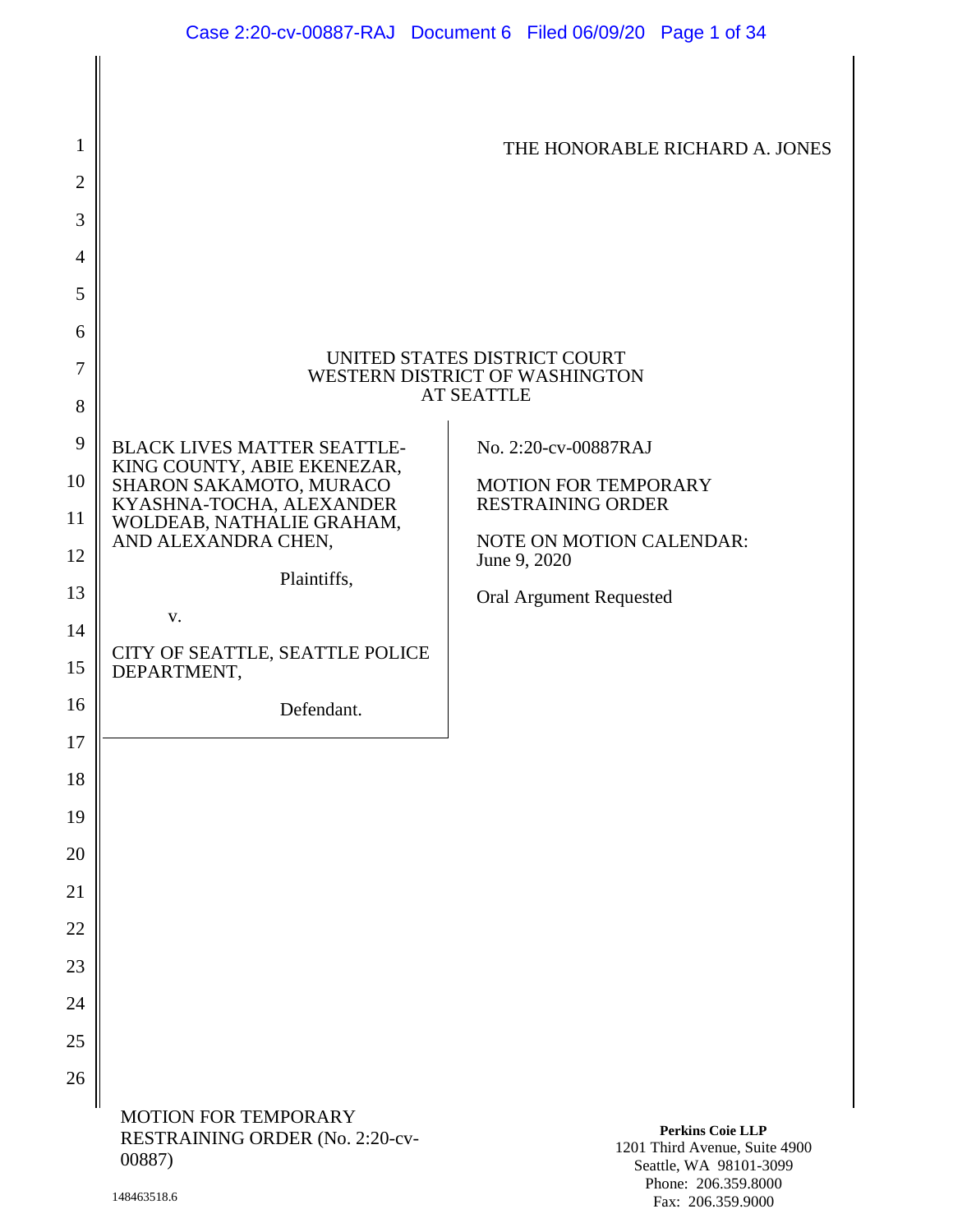# **TABLE OF CONTENTS**

| $\overline{2}$ |      |                 |                                                                          | <b>PAGE</b> |
|----------------|------|-----------------|--------------------------------------------------------------------------|-------------|
| 3              | I.   |                 |                                                                          |             |
|                | II.  |                 |                                                                          |             |
| 4              | III. |                 |                                                                          |             |
| 5              |      | A.              |                                                                          |             |
| 6              |      | <b>B.</b>       | Plaintiffs Are Likely to Succeed on the Merits Because the City's Use of |             |
| 7              |      |                 | 1.                                                                       |             |
|                |      |                 | The City's Actions Violate the Fourth Amendment 19<br>2.                 |             |
| 8<br>9         |      | $\mathcal{C}$ . | Plaintiffs Will Suffer Irreparable Harm Unless the Court Grants Their    |             |
| 10             |      | D.              | The Balance of Equities and Public Interest Weigh in Favor of an         |             |
| 11             | IV.  |                 |                                                                          |             |
| 12             |      |                 |                                                                          |             |
|                |      |                 |                                                                          |             |
| 13             |      |                 |                                                                          |             |
| 14             |      |                 |                                                                          |             |
| 15             |      |                 |                                                                          |             |
| 16             |      |                 |                                                                          |             |
| 17             |      |                 |                                                                          |             |
| 18             |      |                 |                                                                          |             |
| 19             |      |                 |                                                                          |             |
| 20             |      |                 |                                                                          |             |
| 21             |      |                 |                                                                          |             |
| 22             |      |                 |                                                                          |             |
| 23             |      |                 |                                                                          |             |
|                |      |                 |                                                                          |             |
| 24             |      |                 |                                                                          |             |

25 26

1

MOTION FOR TEMPORARY RESTRAINING ORDER (No. 2:20-cv-00887) –i 148463518.6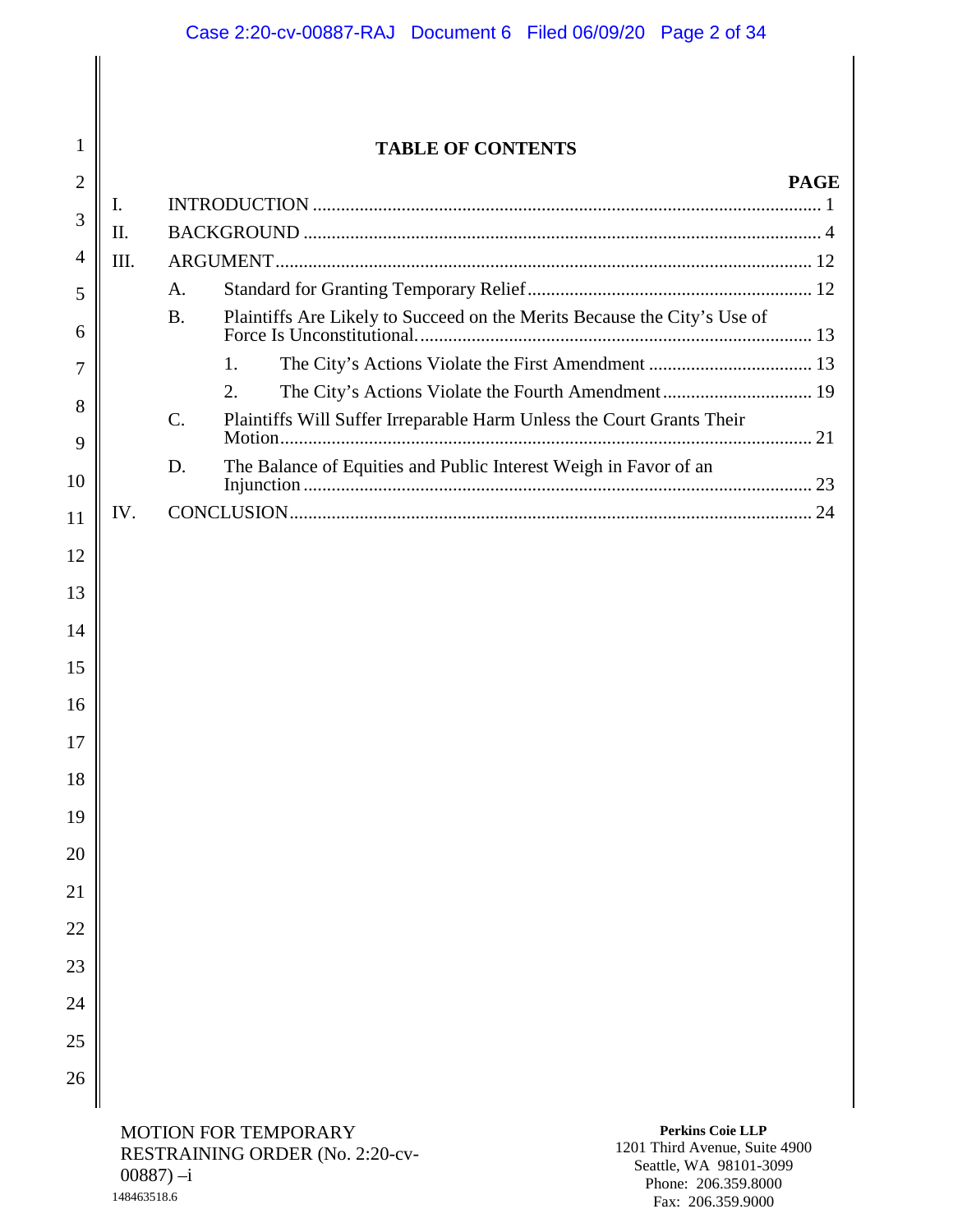#### **TABLE OF AUTHORITIES**

| $\overline{4}$ | <b>CASES</b>                                       |
|----------------|----------------------------------------------------|
| 5<br>6         | All. for the Wild Rockies v. Cottrell,             |
| $\overline{7}$ | Allee v. Medrano,                                  |
| 8              |                                                    |
| 9              | Am. Beverage Ass'n v. City & Cty. of S.F.,         |
| 10             | Associated Press v. Otter,                         |
| 11             |                                                    |
| 12             | Cmty. House, Inc. v. City of Boise,                |
| 13             |                                                    |
| 14             | Collins v. Jordan,                                 |
| 15             | Connick v. Myers,                                  |
| 16             |                                                    |
| 17             | Cuviello v. City of Vallejo,                       |
| 18             |                                                    |
| 19             | Drakes Bay Oyster Co. v. Jewell,                   |
| 20             | Edwards v. South Carolina,                         |
| 21             |                                                    |
| 22             | Galvin v. Hay,                                     |
| 23             |                                                    |
| 24             | Garcia v. Google, Inc.,                            |
| 25             | Gaudiya Vaishnava Soc'y v. City and Cty. of S. F., |
| 26             |                                                    |
|                |                                                    |

MOTION FOR TEMPORARY RESTRAINING ORDER (No. 2:20-cv-00887) –ii

**Perkins Coie LLP** 1201 Third Avenue, Suite 4900 Seattle, WA 98101-3099 Phone: 206.359.8000 Fax: 206.359.9000

1

2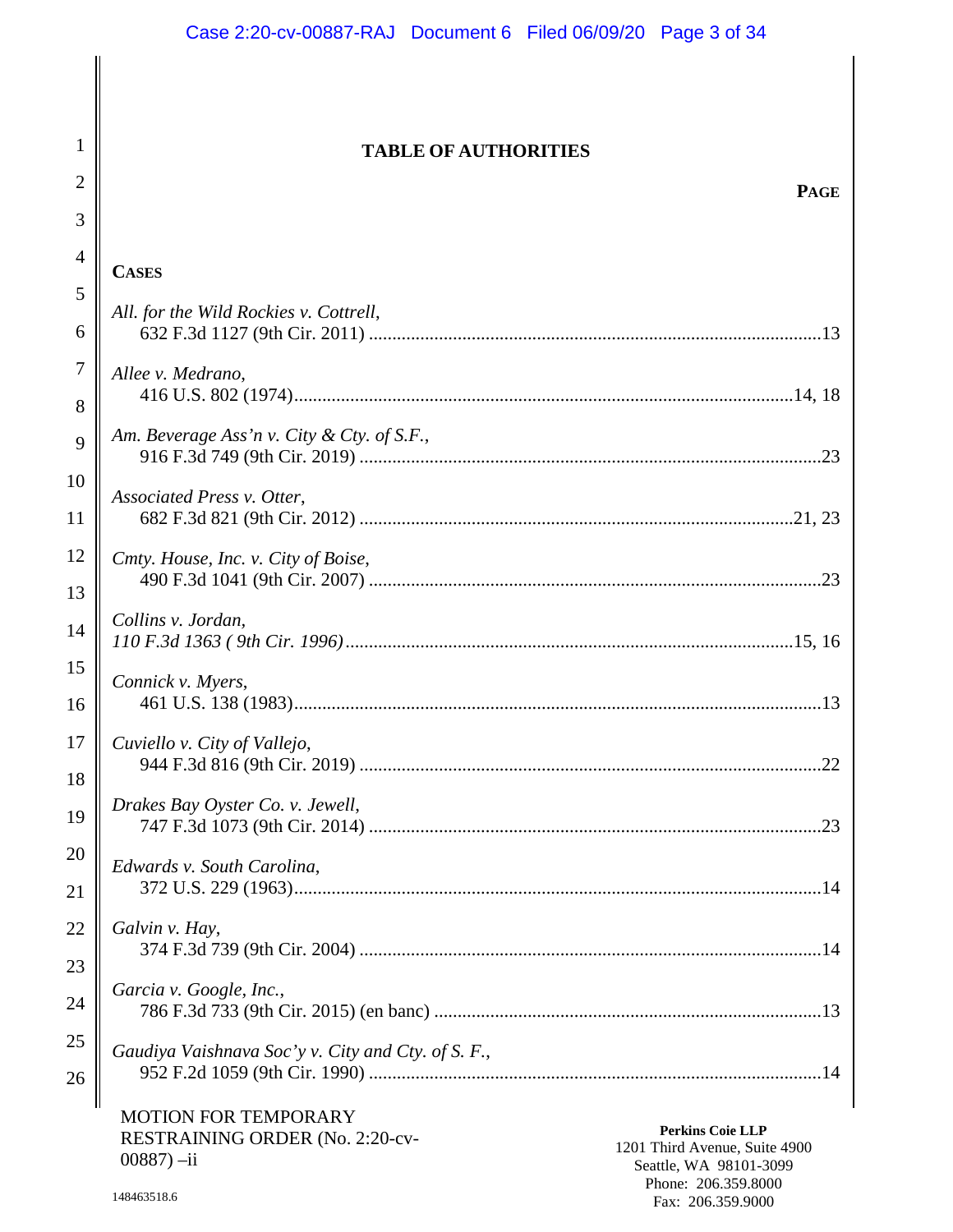# Case 2:20-cv-00887-RAJ Document 6 Filed 06/09/20 Page 4 of 34

 $\parallel$ 

| $\mathbf{1}$   | Graham v. Connor,                                                                         |
|----------------|-------------------------------------------------------------------------------------------|
| $\overline{2}$ | Hague v. Comm. for Indus. Org.,                                                           |
| $\overline{3}$ |                                                                                           |
| $\overline{4}$ | Jorgensen v. Cassiday,                                                                    |
| 5              |                                                                                           |
| 6              | Lacey v. Maricopa Cty.,                                                                   |
| $\overline{7}$ |                                                                                           |
| 8              | LaDuke v. Nelson,                                                                         |
| 9              | Liston v. Cty. of Riverside,                                                              |
| 10             |                                                                                           |
| 11             | Logan v. City of Pullman,                                                                 |
| 12             |                                                                                           |
| 13             | Melendres v. Arpaio,                                                                      |
| 14             | N. Y. Times Co. v. Sullivan,                                                              |
| 15             |                                                                                           |
| 16             | NAACP v. Claiborne Hardware Co.,                                                          |
| 17             |                                                                                           |
| 18             | NAACP W. Region v. City of Richmond,                                                      |
| 19             | Nelson v. City of Davis,                                                                  |
| 20             |                                                                                           |
| 21             | Pinard v. Clatskanie Sch. Dist. 6J,                                                       |
| 22             |                                                                                           |
| 23             | Shell Offshore, Inc. v. Greenpeace, Inc.,                                                 |
| 24             | Skoog v. Cty. of Clackamas,                                                               |
| 25             |                                                                                           |
| 26             | Stuhlbarg Int'l Sales Co. v. John D. Brush & Co.,                                         |
|                | <b>MOTION FOR TEMPORARY</b><br><b>Perkins Coie LLP</b><br>RESTRAINING ORDER (No. 2:20-cv- |
|                | 1201 Third Avenue, Suite 4900<br>$00887 - iii$<br>Seattle, WA 98101-3099                  |
|                | Phone: 206.359.8000<br>148463518.6<br>Fax: 206.359.9000                                   |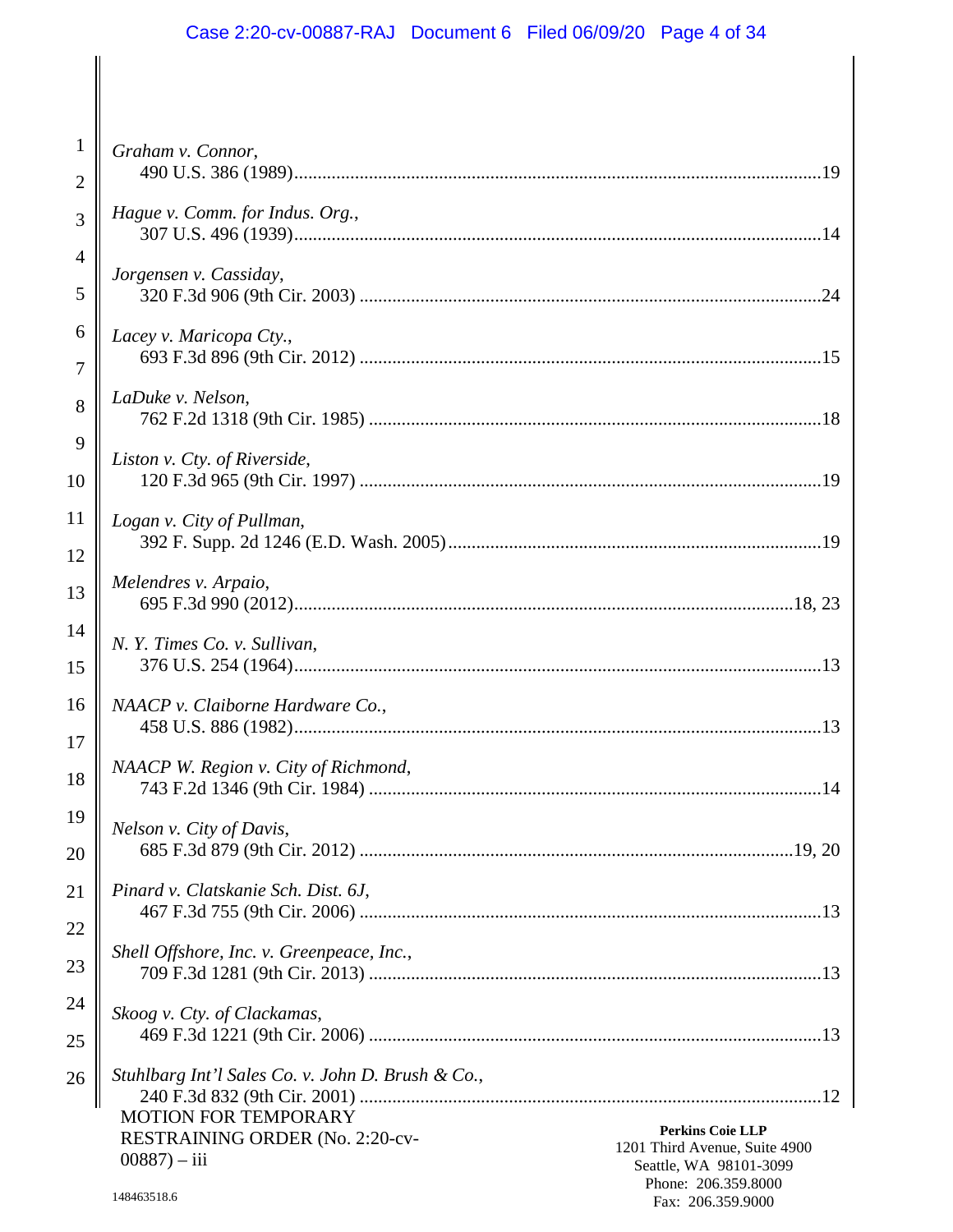# Case 2:20-cv-00887-RAJ Document 6 Filed 06/09/20 Page 5 of 34

| $\mathbf{1}$   | Terminiello v. Chicago,                                                                                                                                             |
|----------------|---------------------------------------------------------------------------------------------------------------------------------------------------------------------|
| $\overline{2}$ |                                                                                                                                                                     |
| 3              | Thornhill v. Alabama,                                                                                                                                               |
| $\overline{4}$ | United States v. Grace,                                                                                                                                             |
| 5              |                                                                                                                                                                     |
| 6              | Warsoldier v. Woodford,                                                                                                                                             |
| 7              |                                                                                                                                                                     |
| 8              | Young v. Cty. of L.A.,                                                                                                                                              |
| 9              | <b>OTHER AUTHORITIES</b>                                                                                                                                            |
| 10             |                                                                                                                                                                     |
| 11             | Alex Bartick, Mayor Durkan Announces Temporary Ban on the Use of Tear Gas                                                                                           |
| 12             |                                                                                                                                                                     |
| 13             |                                                                                                                                                                     |
| 14             | Annual Report (April 2020),                                                                                                                                         |
| 15             | https://www.seattle.gov/Documents/Departments/OPA/Reports/2019-Annual-                                                                                              |
| 16             | Centers for Disease Control and Prevention,                                                                                                                         |
| 17             |                                                                                                                                                                     |
| 18             | Chase Burns & Rich Smith, SPD Disperses Crowd with Blast Balls, "Chemical                                                                                           |
| 19             | Agents," on Eighth Day of Protests Against Police Brutality, The Stranger<br>(June 7, 2020, 1:13 AM),                                                               |
| 20             | https://www.thestranger.com/slog/2020/06/06/43857405/spd-disperses-crowd-                                                                                           |
| 21             | with-blast-balls-chemical-agents-pepper-spray-on-eight-day-of-protests-                                                                                             |
| 22             |                                                                                                                                                                     |
|                | Chief Best orders temporary ban on tear gas during protests on 8th day of action<br>in Seattle area after George Floyd's killing, Seattle Times (June 5, 2020, 6:34 |
| 23             |                                                                                                                                                                     |
| 24             | Cole Miller (KOMO News), Tweet (June 6, 2020 7:41 PM),                                                                                                              |
| 25             |                                                                                                                                                                     |
| 26             |                                                                                                                                                                     |
|                |                                                                                                                                                                     |

MOTION FOR TEMPORARY RESTRAINING ORDER (No. 2:20-cv- $00887 - iy$ 

**Perkins Coie LLP** 1201 Third Avenue, Suite 4900 Seattle, WA 98101-3099 Phone: 206.359.8000 Fax: 206.359.9000

 $\parallel$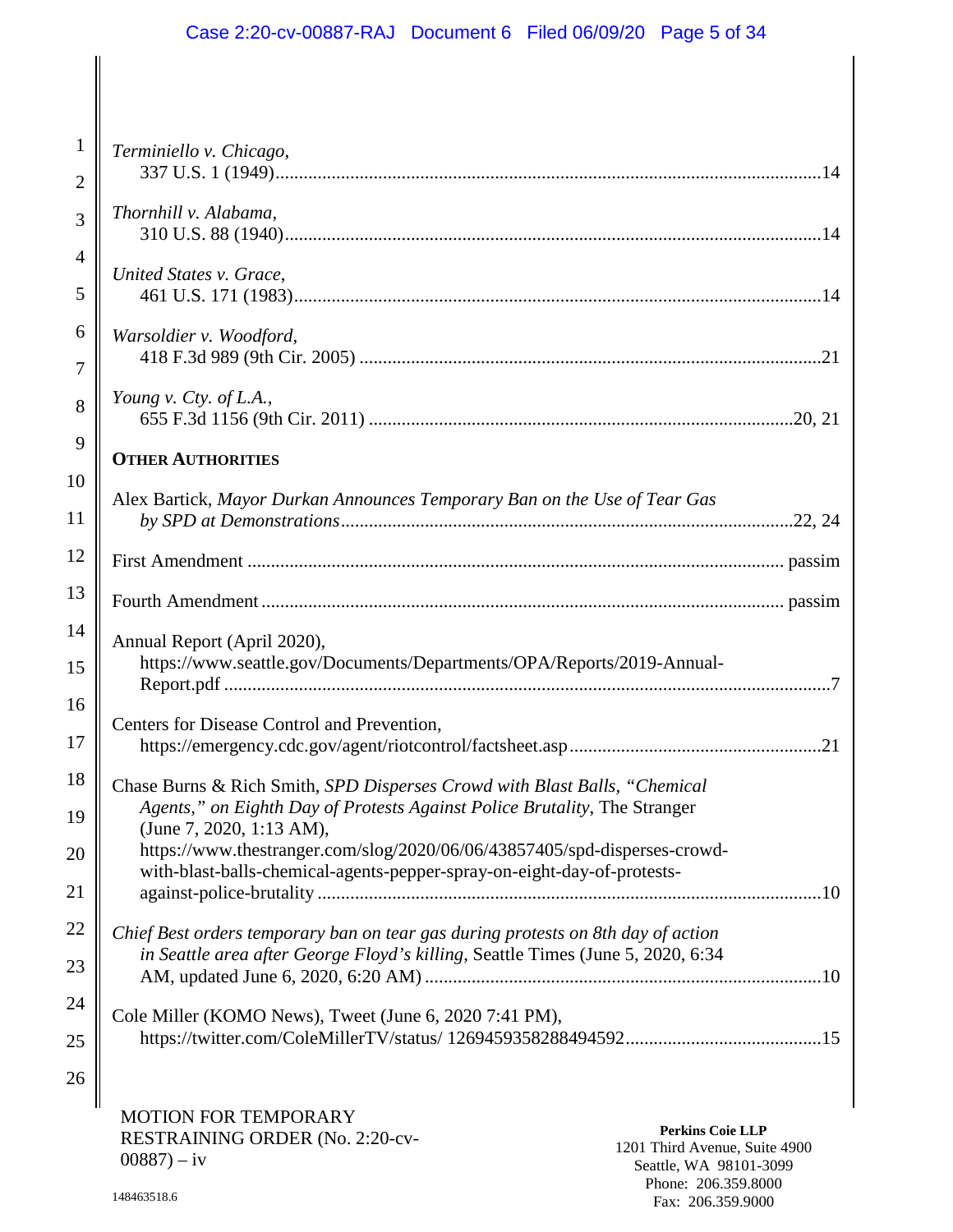# Case 2:20-cv-00887-RAJ Document 6 Filed 06/09/20 Page 6 of 34

| $\mathbf{1}$   | Converge, (@WWConverge), Tweet (June 1, 2020 11:06 PM)                                                                                                                   |
|----------------|--------------------------------------------------------------------------------------------------------------------------------------------------------------------------|
| $\overline{2}$ | https://twitter.com/WWConverge/status/1267699185479938049 ("Pink                                                                                                         |
| 3              | Evan Bush, Amanda Snyder, and Elise Takahama, Sparked by death of George                                                                                                 |
| $\overline{4}$ | Floyd, Seattle protesters clash with police, Seattle Times (May 29, 2020, 9:09                                                                                           |
| 5              |                                                                                                                                                                          |
| 6              | Frances Robles, Audra D.S. Burch, and Matt Furber, What happened before<br>George Floyd died, N.Y. Times (May 29, 2020, 7:58 PM, updated May 30,                         |
| 7              |                                                                                                                                                                          |
| 8              |                                                                                                                                                                          |
| 9              | Jemima McEvoy, Seattle Police Use Tear Gas Against Protestors Despite City<br>Ban, Forbes (June 8, 2020, 10:54 AM),                                                      |
| 10             | https://www.forbes.com/sites/jemimamcevoy/2020/06/08/seattle-police-use-                                                                                                 |
| 11             |                                                                                                                                                                          |
| 12             | Jim Brunner and Christine Clarridge, Washington State Patrol apologizes for<br>officer's 'Don't kill them, but hit them hard' instruction regarding Seattle              |
| 13             | protesters, Seattle Times (June 3, 2020, 8:40 AM, updated June 3, 2020, 5:30                                                                                             |
| 14             |                                                                                                                                                                          |
| 15             | Lewis Kamb & Daniel Beekman, Seattle mayor, police chief agree to ban use of<br>tear gas on protesters amid ongoing demonstrations, Seattle Times (June 5,               |
| 16             |                                                                                                                                                                          |
| 17             | The Love Bar (@lovebarofficial), Tweet (June 6, 2020, 8:09 p.m.),<br>https://twitter.com/lovebarofficial/status/1269466387182841857?s=20 10                              |
| 18             | Lynda V. Mapes, Seattle demonstrations vent anguish at death of George Floyd                                                                                             |
| 19             | and more, for a 'grieving nation,' Seattle Times (May 31, 2020, 8:54 PM,                                                                                                 |
| 20             |                                                                                                                                                                          |
| 21             | Office of Police Accountability processing 12,000 complaints after weekend<br>demonstrations (June 1, 2020),                                                             |
| 22             | https://www.seattle.gov/Documents/Departments/OPA/PressReleases/06-01-                                                                                                   |
| 23             |                                                                                                                                                                          |
| 24             | Open letter advocating for an anti-racist public health response to demonstrations<br>against systemic injustice occurring during the COVID-19 pandemic,<br>available at |
| 25             | https://drive.google.com/file/d/1Jyfn4Wd2i6bRi12ePghMHtX3ys1b7K1A/vie                                                                                                    |
| 26             |                                                                                                                                                                          |
|                |                                                                                                                                                                          |

MOTION FOR TEMPORARY RESTRAINING ORDER (No. 2:20-cv- $00887 - v$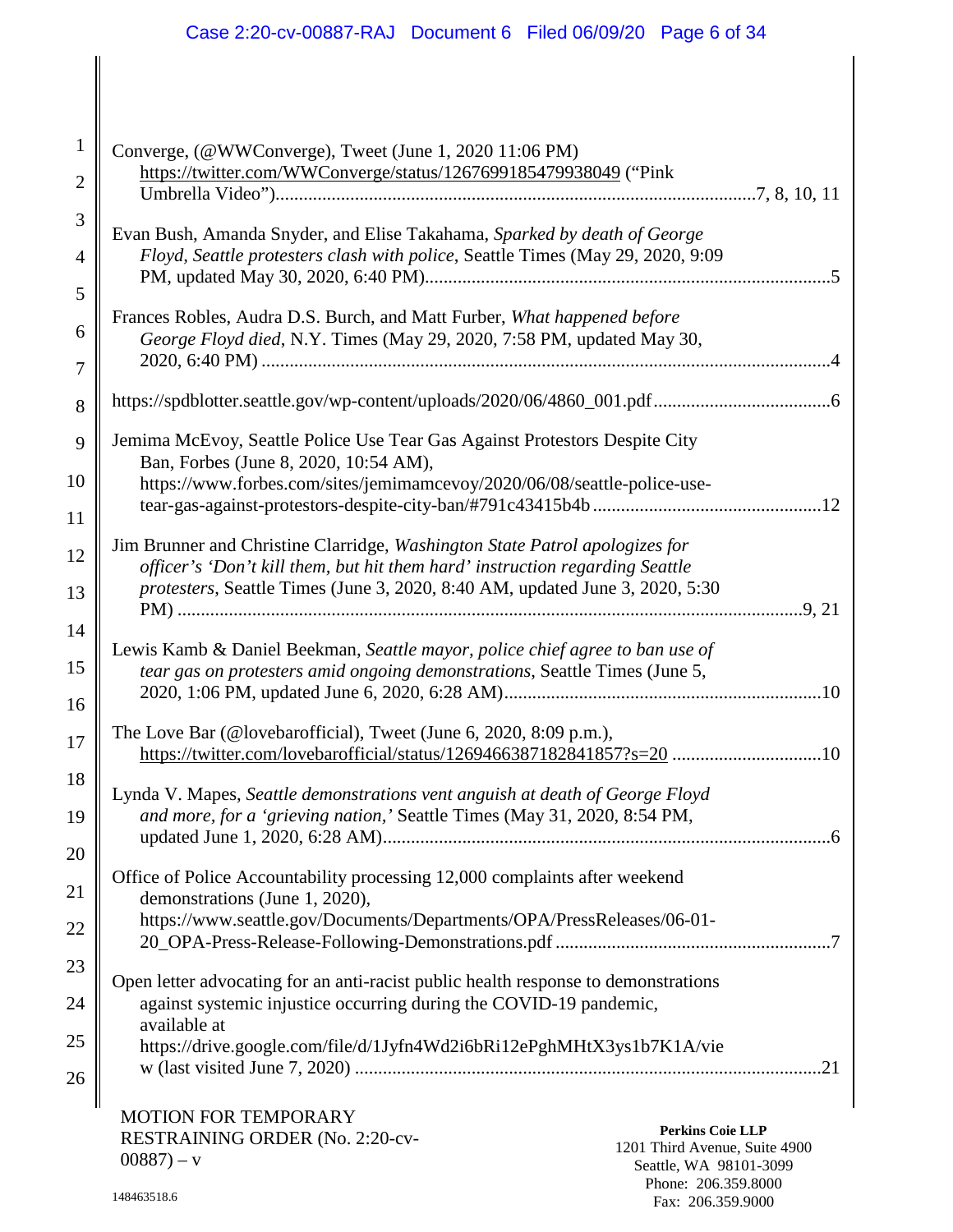| $\mathbf{1}$   | Press Conference with SPD Chief Carmen Best at 1:06, June 7, 2020,                                                                                              |
|----------------|-----------------------------------------------------------------------------------------------------------------------------------------------------------------|
| $\overline{2}$ |                                                                                                                                                                 |
| 3              | SEATECD, This is the moment it all happened, Reddit (June 1, 2020, 9:50 p.m.),<br>https://www.reddit.com/r/Seattle/comments/gv0ru3/this_is_the_moment_it_al     |
| $\overline{4}$ | 1_happened/?utm_content=title&utm_medium=post_embed&utm_name=c736                                                                                               |
| 5              | 02c64f0943ab8ca74390668acd85&utm_source=embedly&utm_term=gv0ru3                                                                                                 |
| 6              | Seattle area protest updates: City reacts to George Floyd killing, Bellevue                                                                                     |
| 7              | imposes curfew amid protests, Seattle Times (May 31, 2020, 11:03 AM,                                                                                            |
| 8              | Seattle-area protests: Police declare a riot as demonstrators gather for fourth day                                                                             |
| 9              | to call for police accountability (June 1, 2020, 2:38 PM, updated June 3, 2020,                                                                                 |
| 10             | 6:34 AM), https://www.seattletimes.com/seattle-news/george-floyd-protests-<br>continue-in-seattle-area-demonstrators-expected-to-gather-for-fourth-day-to-      |
| 11             |                                                                                                                                                                 |
| 12             | Seattle-area protests: Police declare a riot as demonstrators gather for fourth day<br>to call for police accountability, Seattle Times (June 1, 2020, 2:38 PM, |
| 13             |                                                                                                                                                                 |
| 14             | Seattle mayor, police face questions over response to George Floyd protests,                                                                                    |
| 15             | downtown turmoil, Seattle Times (May 31, 2020, 9:00 PM, updated June 1,                                                                                         |
| 16             | Seattle Police Department (@SeattlePD), Tweet (June 8, 2020, 12:18 AM),                                                                                         |
| 17             |                                                                                                                                                                 |
| 18             | Seattle Police Department (@SeattlePD), Tweet (June 7, 2020, 12:18 a.m.),                                                                                       |
| 19             |                                                                                                                                                                 |
| 20             | Seattle police use blast balls, pepper spray to try to disperse Saturday protesters,<br>Seattle Times (June 6, 2020, 8:18 AM, updated June 7, 2020, 2:26 AM)10  |
| 21             | Seattle Protest Updates: The city reacts to the death of George Floyd, Seattle                                                                                  |
| 22             |                                                                                                                                                                 |
| 23             |                                                                                                                                                                 |
| 24             | Statement by the Office of the Federal Public Defender (June 8, 2020),                                                                                          |
| 25             |                                                                                                                                                                 |

MOTION FOR TEMPORARY RESTRAINING ORDER (No. 2:20-cv- $00887$ ) – vi

**Perkins Coie LLP** 1201 Third Avenue, Suite 4900 Seattle, WA 98101-3099 Phone: 206.359.8000 Fax: 206.359.9000

26

II

∥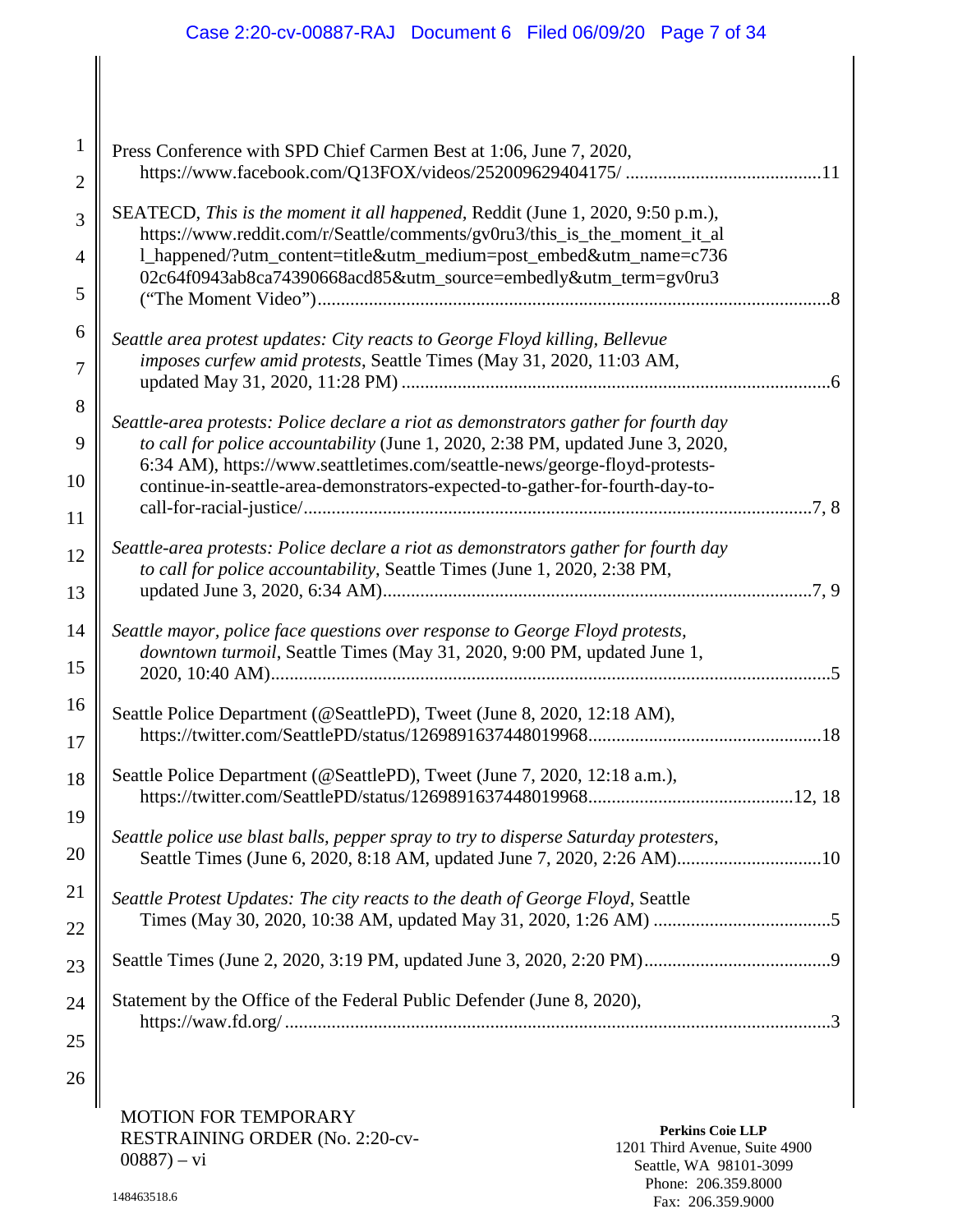# Case 2:20-cv-00887-RAJ Document 6 Filed 06/09/20 Page 8 of 34

| $\mathbf{1}$   | Transcript: Mayor Durkan's Remarks at Sunday, June 7 Press Conference, June 7, |                                                                            |
|----------------|--------------------------------------------------------------------------------|----------------------------------------------------------------------------|
| $\overline{2}$ |                                                                                |                                                                            |
| 3              |                                                                                |                                                                            |
| 4              |                                                                                |                                                                            |
| 5              |                                                                                |                                                                            |
| 6              |                                                                                |                                                                            |
| 7              |                                                                                |                                                                            |
| 8              |                                                                                |                                                                            |
| 9              |                                                                                |                                                                            |
| 10             |                                                                                |                                                                            |
| 11             |                                                                                |                                                                            |
| 12             |                                                                                |                                                                            |
| 13             |                                                                                |                                                                            |
| 14             |                                                                                |                                                                            |
| 15             |                                                                                |                                                                            |
| 16             |                                                                                |                                                                            |
| 17             |                                                                                |                                                                            |
| 18             |                                                                                |                                                                            |
| 19             |                                                                                |                                                                            |
| 20             |                                                                                |                                                                            |
| 21             |                                                                                |                                                                            |
| 22             |                                                                                |                                                                            |
| 23             |                                                                                |                                                                            |
| 24             |                                                                                |                                                                            |
| 25             |                                                                                |                                                                            |
| 26             |                                                                                |                                                                            |
|                | MOTION FOR TEMPORARY<br>RESTRAINING ORDER (No. 2:20-cv-<br>$00887$ ) – vii     | Perkins Coie LLP<br>1201 Third Avenue, Suite 4900<br>Seattle WA 98101-3099 |

Seattle, WA 98101-3099 Phone: 206.359.8000 Fax: 206.359.9000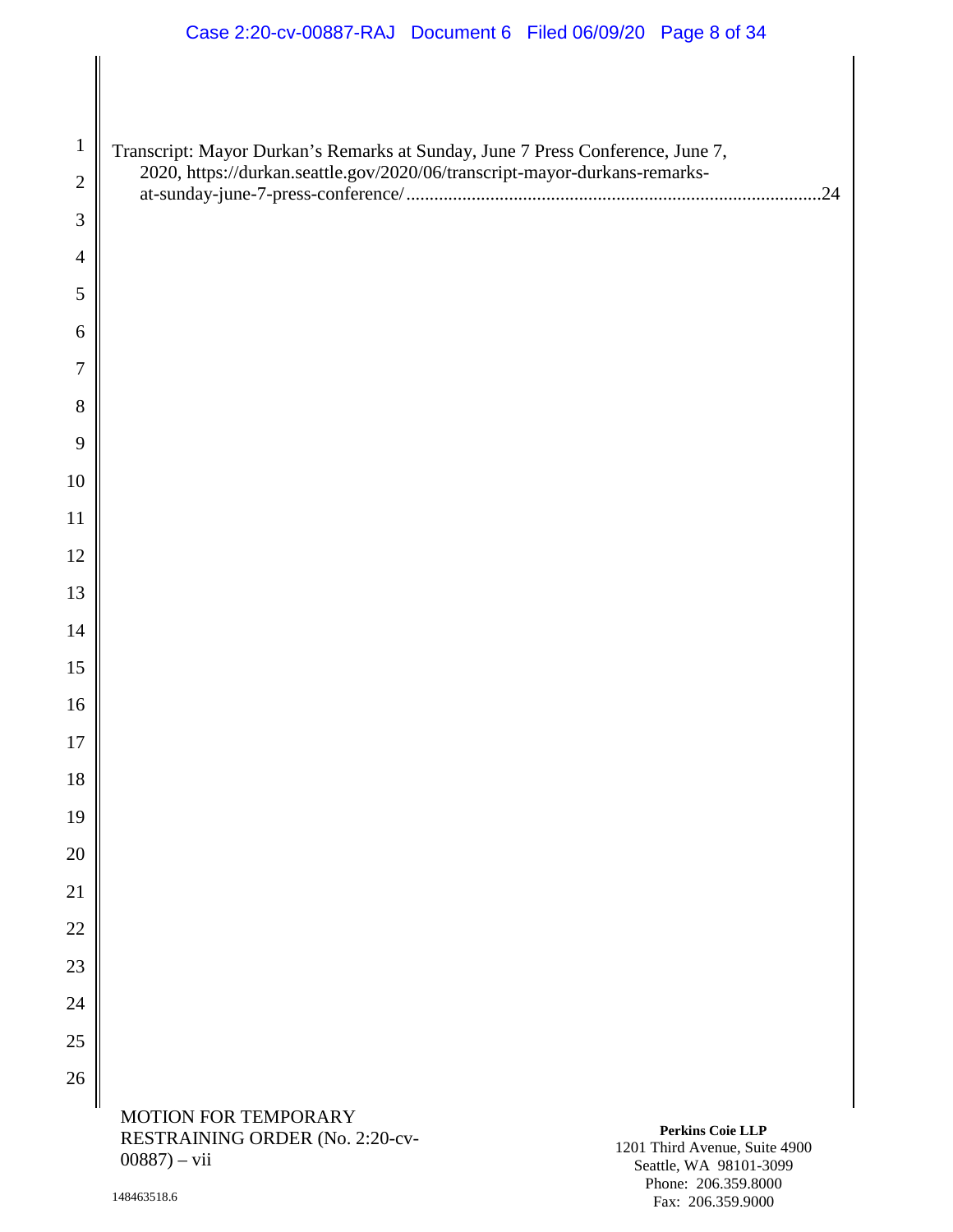#### <span id="page-8-2"></span><span id="page-8-1"></span>**I. INTRODUCTION**

<span id="page-8-0"></span>This is an action to defend the First and Fourth Amendment rights of peaceful protesters demonstrating against police brutality in Seattle. Irreparable harm will result without a temporary restraining order because the Defendants have shown they are incapable of voluntarily stopping the use of excessive force against protesters that has caused serious injury and risks more. The proven chilling effect of this threat of violence on First Amendment rights is presumed harmful, and the evidence submitted here meets the standard for temporary relief.

Since May 25, thousands of protesters have taken to the streets of Seattle—a classic public forum—to protest the gross, systemic injustices perpetrated by law enforcement against people of color generally and Black people specifically. On a nightly basis, these protests against police brutality have been met with police brutality. To control and suppress these demonstrations, the Seattle Police Department ("SPD") has shot protesters with rubber bullets and sprayed them with mace. It has thrown flash-bangs (grenades by any other name) and canisters of chemical agents such as tear gas and pepper spray indiscriminately into crowds to disperse largely peaceful protesters. Despite a global pandemic, the City of Seattle ("City") has authorized SPD to deploy weapons that cause respiratory distress and induce panic and fleeing, compressing already large crowds into smaller spaces, increasing the likelihood of spread of COVID-19. Rather than deescalate tensions and respond to the isolated instances in which protesters have threatened public safety with targeted and proportionate force, the Seattle Police Department ("SPD") has used overwhelming and unconstitutional force to disperse peaceful protesters, journalists, and even medical personnel, and the evidence shows a TRO is necessary.

The purpose and effect of this excessive force has been to restrict, frustrate, and deter protesters from exercising their rights under the First and Fourth Amendment to the Constitution: the rights to peaceful assembly, petition for redress of grievances, freedom of speech, freedom of the press, and freedom from excessive force. Even the threat or prospect of the use of chemical agents and other less lethal weapons has the effect of chilling protest. In effect, the response by

MOTION FOR TEMPORARY RESTRAINING ORDER (No. 2:20-cv- $00887 - 1$ 

**Perkins Coie LLP** 1201 Third Avenue, Suite 4900 Seattle, WA 98101-3099 Phone: 206.359.8000 Fax: 206.359.9000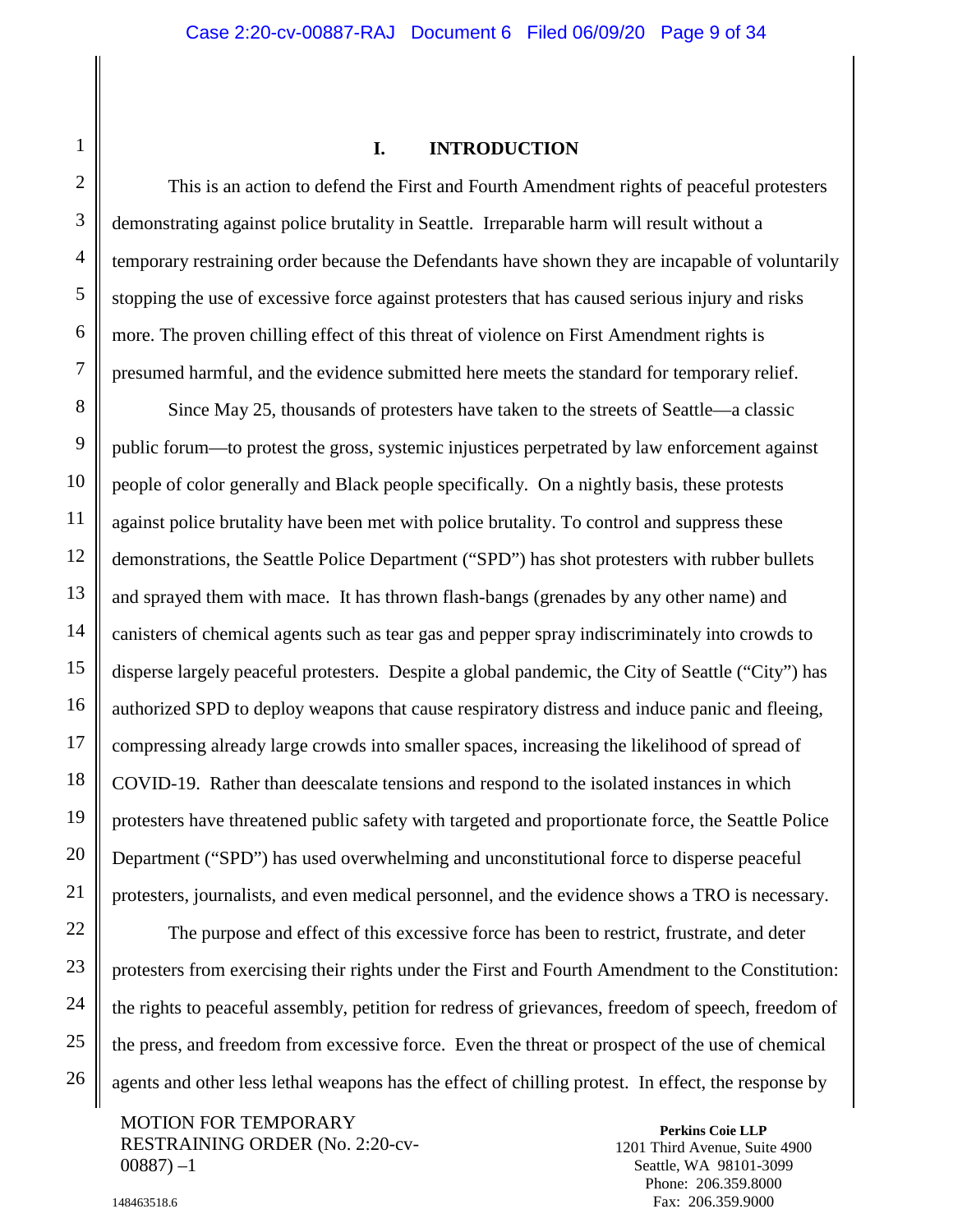# Case 2:20-cv-00887-RAJ Document 6 Filed 06/09/20 Page 10 of 34

the City to these protests has been to curtail the right to protest in the first place. That is unconstitutional and the reason Plaintiffs now seek a temporary restraining order ("TRO") to enjoin the City from further use of weapons such as pepper spray, tear gas, blast balls, and flashbang grenades against peaceful protesters.

The Court should grant this motion for three reasons. *First*, Plaintiffs are likely to succeed on the merits of their First and Fourth Amendment claims. The City's authorization of the use of less-lethal weapons to control and suppress chills Plaintiffs' right to free speech constitutes retaliation in violation of the First Amendment. The United States Supreme Court has upheld preliminary injunctions based on the First Amendment where police action chills people from exercising their First Amendment rights.

The City's policies and practices have been overbroad and underinclusive: rather than focus on arresting, the SPD has hurled blast balls and canisters of tear gas and pepper spray at entire crowds of peaceful protesters. A few days ago, 26 elected officials urged Seattle Mayor Jenny Durkan and SPD Chief Carmen Best "to end the damage that SPD has caused by overreaction to mostly peaceful protests," highlighting that "[i]t is well documented that peaceful protests are being targeted by law enforcement and turned into violent conflict."<sup>[1](#page-9-0)</sup>

The City's actions also violate the Fourth Amendment prohibition on excessive force, and the First Amendment rights at stake strengthen that claim. The City's authorization of the use of less-lethal weapons against protestors as a means of "crowd control," absent any imminent and specific threat to public safety, is inherently excessive, and violates the Fourth Amendment. The City's own leaders—including the Mayor and most of the City Council—have acknowledged that the SPD's response to these protests have been disproportionate and improper; but those condemnations have not stopped SPD from continuing these unconstitutional tactics. The City's own Civil Rights Director recently stated that City employees fear for their own public safety—not because of protesters, but because of their own police force. The Office

<span id="page-9-0"></span>MOTION FOR TEMPORARY RESTRAINING ORDER (No. 2:20-cv- $00887 - 2$ <sup>1</sup> Declaration of David A. Perez ("Perez Decl."), Ex. 2 (6/7/2020 Letter).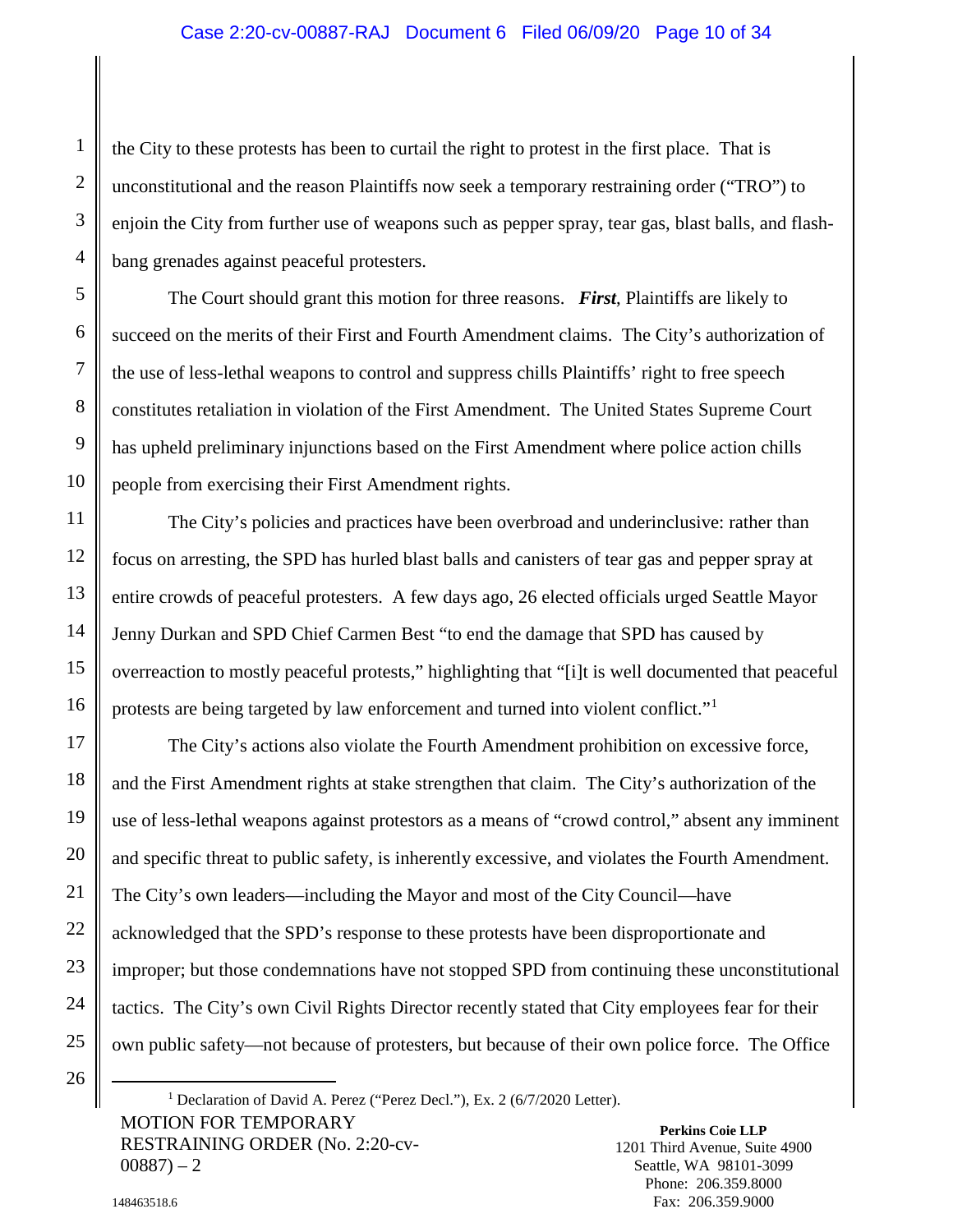# Case 2:20-cv-00887-RAJ Document 6 Filed 06/09/20 Page 11 of 34

of the Federal Public Defender for the Western District of Washington recently urged SPD "to stop using brutal tactics on peaceful protesters—including tear gas, flash-bang grenades, pepper spray, rubber bullets, tasers, and batons."<sup>[2](#page-10-1)</sup>

**Second**, Plaintiffs are likely to suffer irreparable harm if an injunction does not issue. It is well-established that the loss of constitutional rights qualifies as irreparable harm, particularly where the First Amendment is concerned. As Plaintiffs' testimonial and video evidence confirms, the SPD's actions have the effect of blocking demonstrators from fully exercising their First Amendment rights. The accompanying declarations demonstrate that the City's actions chill Plaintiffs' prospective exercise of their rights.

These tactics also cause irreparable harm under the Fourth Amendment. On June 5, the City announced that it would "temporarily" stop using tear gas. By then, the City had replenished its stock of pepper spray and flash bangs, which it had been running low on, so the SPD was able to resume deploying pepper spray canisters, which had a similar effect of indiscriminately gassing peaceful protesters. The tear gas ban was short-lived: in the early morning hours of June 8, SPD deployed an arsenal of tear gas against protestors so thick, the gas shrouded dozens of SPD officers on bicycles riding down the once-filled street. Night after night, peaceful protesters have been met with violence and disproportionate force in violation of the First and Fourth Amendments, with no end in sight.

**Third**, the balance of equities and public interest tilt sharply in favor of Plaintiffs because this balance must always be struck in favor of preventing a violation of constitutional rights, especially where the challenged action harms not just the Plaintiffs but many similarly situated people seeking to exercise their First Amendment rights. Rather than develop a narrowly tailored policy to deal with the relatively few disruptive protesters, the City has chosen an overbroad and underinclusive one: punish all protesters with blast balls, tear gas, pepper spray, rubber bullets, and other force, rather than specifically deal with any individual protesters who

<span id="page-10-1"></span><span id="page-10-0"></span>**Perkins Coie LLP** MOTION FOR TEMPORARY RESTRAINING ORDER (No. 2:20-cv- $00887 - 3$ 2 Statement by the Office of the Federal Public Defender (June 8, 2020), https://waw.fd.org/.

1201 Third Avenue, Suite 4900 Seattle, WA 98101-3099 Phone: 206.359.8000 Fax: 206.359.9000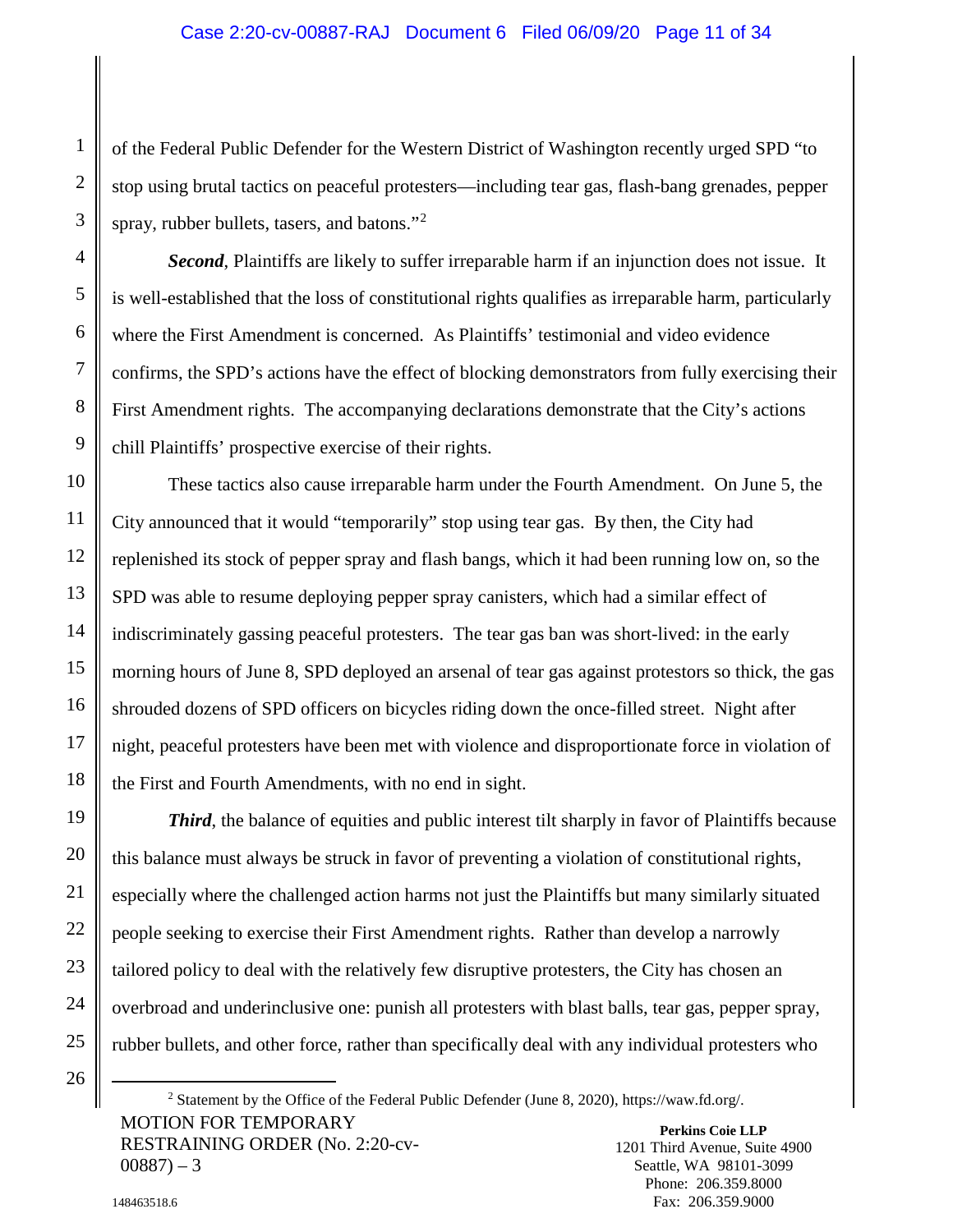## Case 2:20-cv-00887-RAJ Document 6 Filed 06/09/20 Page 12 of 34

allegedly caused damage. Whatever interest the City might have in crowd control does not and cannot justify continuing to deploy less-lethal weapons against gassing peaceful protesters. Moreover, an injunction is in the public interest because public health officials have made clear that the use of chemical agents—such as tear gas and pepper spray—poses a significant risk of spreading COVID-19.

Because the City has and continues to pursue a policy of excessive force against peaceful protesters in violation of their First and Fourth Amendment rights, Plaintiffs request that the Court issue an order enjoining the indiscriminate use of less-lethal on peaceful demonstrators.<sup>[3](#page-11-2)</sup>

#### **II. BACKGROUND**

<span id="page-11-0"></span>On Monday, May 25, 2020, George Floyd was murdered in Minneapolis, Minnesota. Mr. Floyd, a Black man, was accused of a non-violent offense and arrested by Officer Derek Chauvin, a white officer of the Minneapolis Police Department ("MPD"), and three other officers. Officer Chauvin pressed his knee—and the full weight of his body—into Mr. Floyd's neck as Mr. Floyd lay pinned to the ground for eight minutes and 46 seconds. Mr. Floyd struggled to breathe and pleaded for both mercy and his mother. Rather than allow Mr. Floyd to breathe, other officers held his legs or stood by, watching as Mr. Floyd began to die. Among Mr. Floyd's last words were, "please, please, please, I can't breathe." During the last two minutes and 53 seconds, Mr. Floyd was non-responsive. Mr. Floyd died at the scene, a victim of excessive use of force. But Mr. Floyd was not the first victim of such force, nor, unfortunately, will he be the last. The words "I can't breathe" have been heard before in a similar context and have become a rallying cry for those seeking racial justice and an end to discriminatory and unconstitutional police practices. [4](#page-11-3)

<span id="page-11-1"></span>MOTION FOR TEMPORARY RESTRAINING ORDER (No. 2:20-cv- $00887 - 4$ 

**Perkins Coie LLP** 1201 Third Avenue, Suite 4900 Seattle, WA 98101-3099 Phone: 206.359.8000 Fax: 206.359.9000

<span id="page-11-2"></span><sup>&</sup>lt;sup>3</sup> Plaintiffs conferred over the phone with counsel for the City and informed them that they would be requesting the relief sought. Perez Decl. ¶ 2. The City did not indicate whether they oppose the relief sought herein, but Plaintiffs assume that the City opposes such relief.

<span id="page-11-3"></span><sup>4</sup> *See generally* Frances Robles, Audra D.S. Burch, and Matt Furber, *What happened before George Floyd died*, N.Y. Times (May 29, 2020, 7:58 PM, updated May 30, 2020, 6:40 PM)[, https://www.seattletimes.com/nation](https://www.seattletimes.com/nation-world/what-happened-before-george-floyd-died/)[world/what-happened-before-george-floyd-died/.](https://www.seattletimes.com/nation-world/what-happened-before-george-floyd-died/)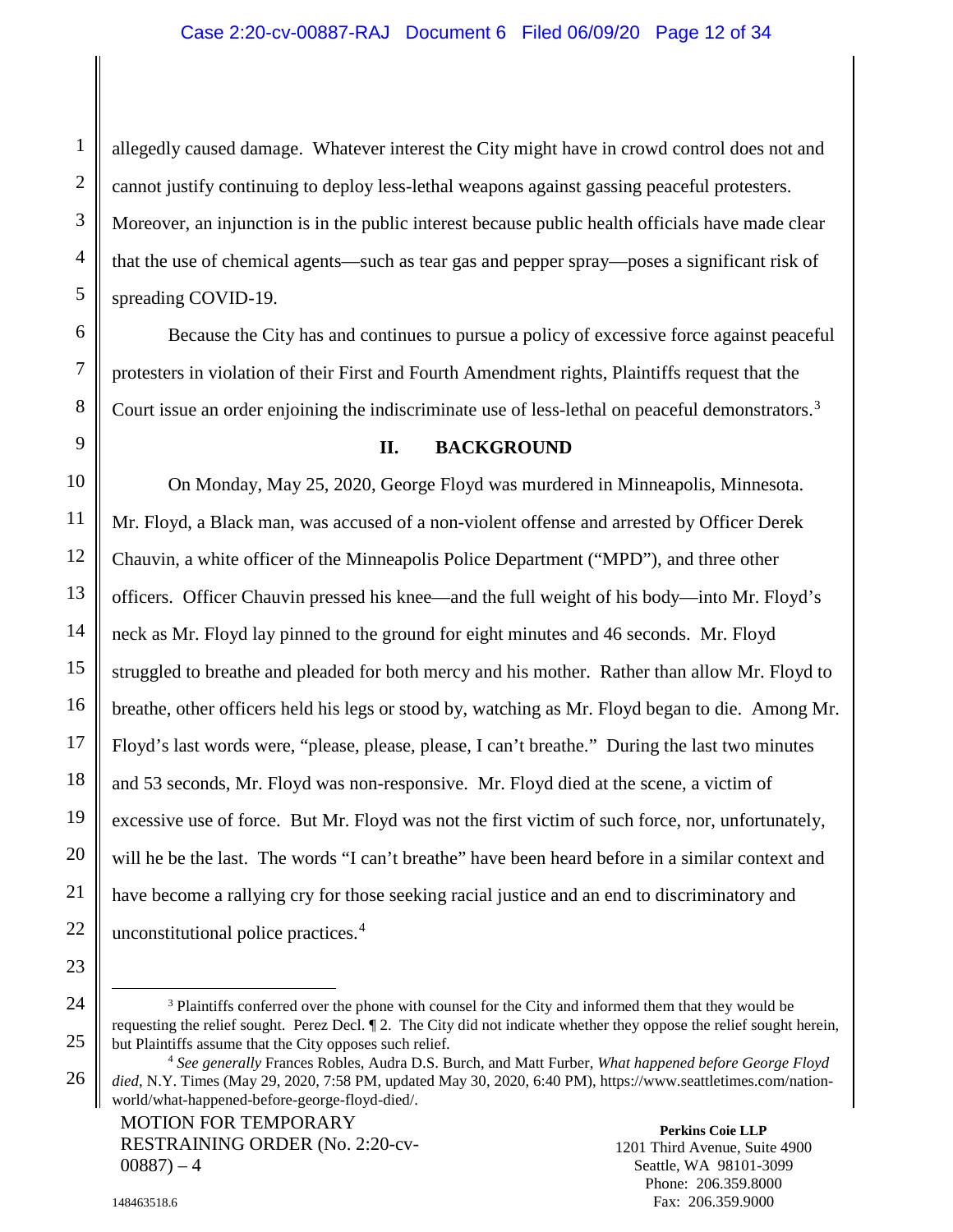# Case 2:20-cv-00887-RAJ Document 6 Filed 06/09/20 Page 13 of 34

After George Floyd's murder, demonstrators gathered around the Seattle area on a daily basis to protest police brutality. These protesters have been overwhelmingly peaceful but have been met with overwhelming police brutality.

On May 29, the first day of protests in Seattle, SPD officers in riot gear responded to protests by deploying pepper spray and flash bang grenades to disperse the crowd and sow panic and disorder among the protesters.<sup>[5](#page-12-3)</sup> Video surfaced of an SPD officer punching a man being held to the ground.<sup>[6](#page-12-4)</sup>

On May 30, SPD officers continued using chemical irritants and flash-bang grenades on protesters and engaged in other violent tactics, including pepper-spraying a young girl<sup>[7](#page-12-5)</sup> and randomly throwing a flash-bang grenade or tear gas into the crowd.<sup>[8](#page-12-6)</sup> Protestors in downtown Seattle were hit with pepper spray, flash-bang grenades, and tear gas without warning, let alone an order from SPD to move or disperse.<sup>[9](#page-12-7)</sup> *See e.g.*, Declaration of Alexandra Chen ("Chen Decl.") ¶¶ 4-5; Declaration of Nathalie Graham ("Graham Decl.") ¶ 3 ("They deployed tear gas, which filled the street like plumes of smoke  $\dots$  Its effects were so powerful, so painful, and so alarming that I was physically unable to remain in the intersection. As a result, I was unable to continue reporting on that incident."). That afternoon, Plaintiff Alex Woldeab and his partner attended a peaceful protest at Westlake Park. Declaration of Alex Woldeab ("Woldeab Decl.") ¶ 3. Around 3:45 p.m., he heard loud explosions that sounded like SPD deploying flash-bang grenades. He and his partner moved to a crowd gathering at 5th and Pine with their hands up chanting "hands up, don't shoot." *Id.* SPD shot tear gas near where Mr. Woldeab and his

<span id="page-12-4"></span><span id="page-12-2"></span>https://www.seattletimes.com/seattle-news/protesters-break-windows-clash-with-police-in-downtown-seattle/. <sup>6</sup> *Seattle Protest Updates: The city reacts to the death of George Floyd*, Seattle Times (May 30, 2020, 10:38 AM, updated May 31, 2020, 1:26 AM), https://www.seattletimes.com/seattle-news/protest-updates-as-the-

<span id="page-12-7"></span>MOTION FOR TEMPORARY RESTRAINING ORDER (No. 2:20-cv- $00887 - 5$ 

<span id="page-12-3"></span><span id="page-12-0"></span> <sup>5</sup> Evan Bush, Amanda Snyder, and Elise Takahama, *Sparked by death of George Floyd, Seattle protesters clash with police*, Seattle Times (May 29, 2020, 9:09 PM, updated May 30, 2020, 6:40 PM),

<span id="page-12-5"></span>country-reacts-to-the-death-of-george-floyd-follow-the-latest-developments-in-seattle-and-elsewhere/. <sup>7</sup> Declaration of Abie Ekenezar ("Ekenezar Decl.") ¶ 11.

<span id="page-12-6"></span><span id="page-12-1"></span><sup>8</sup> *Seattle mayor, police face questions over response to George Floyd protests, downtown turmoil*, Seattle Times (May 31, 2020, 9:00 PM, updated June 1, 2020, 10:40 AM), https://www.seattletimes.com/seattlenews/politics/seattle-mayor-police-face-questions-over-response-to-george-floyd-protests-downtown-turmoil/. <sup>9</sup> *Id.*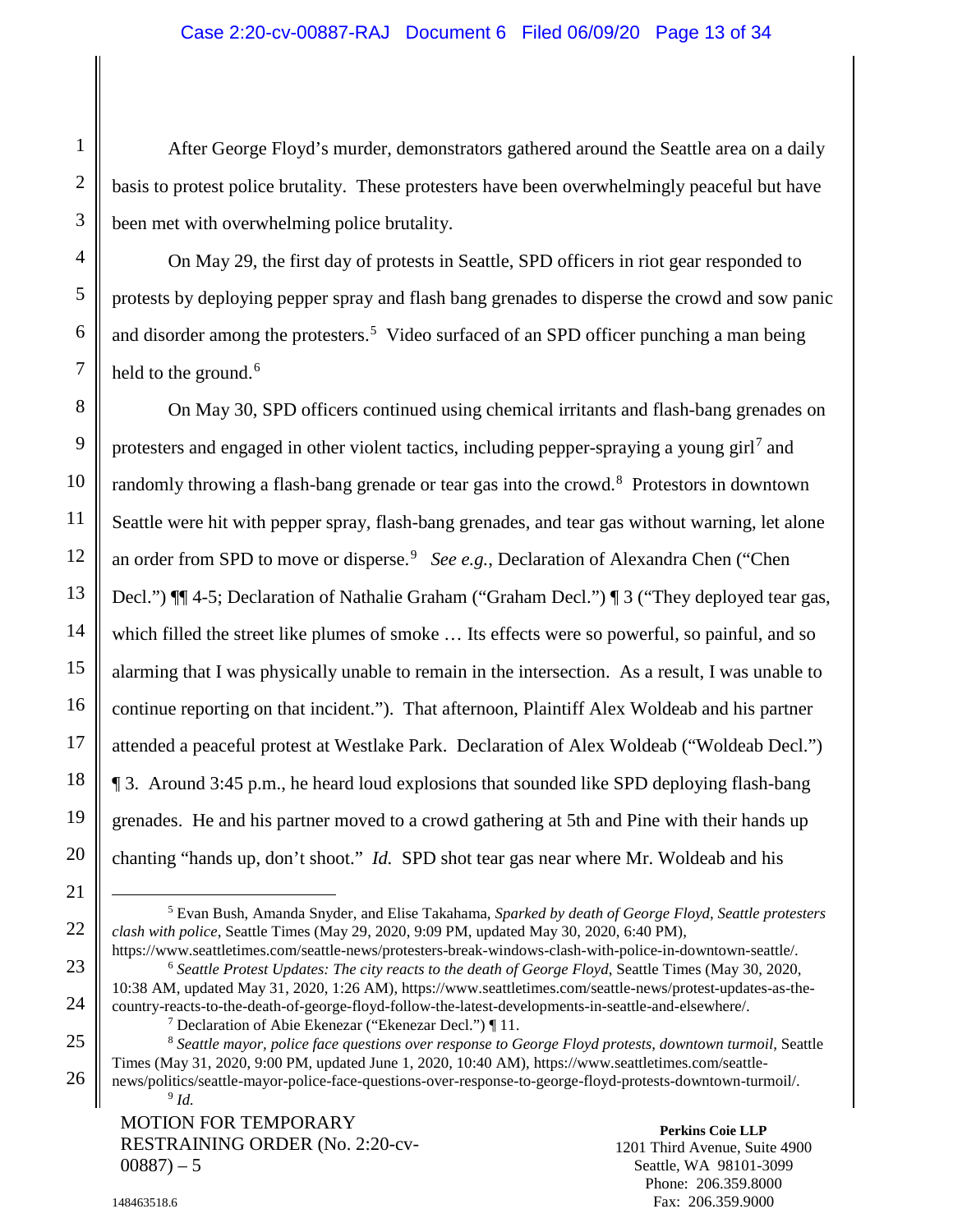partner stood, anyway. He and his partner felt the effects of tear gas immediately, burning eyes and difficulty breathing. They immediately left the protest.

Near 5th Avenue and Cherry, Alexandra Chen was marching with a friend, when SPD, without warning, fired flash-bang grenades into the crowed. The gas came next. It got caught in her eyes, and under the mask she wore to protect herself from COVID-19. Ms. Chen lost sight of her friend, who had been hit by shrapnel. After that, they left the protest. Chen Decl. ¶¶ 5-12.

Close by on East Pine, Nathalie Graham (a journalist) saw a truck playing music with protestors dancing around it. It was a joyful scene until SPD "threw a flash bang grenade into the crowed without warning. They deployed tear gas seconds later." Graham Decl. ¶¶ 6-7. At this point she decided to leave the protest because she feared for her safety. *Id.* ¶ 9.

The violence by SPD continued as the weekend wore on. On Sunday, May 31, Seattle Police Chief Carmen Best also expressly authorized the use of tear gas on protestors.<sup>[10](#page-13-3)</sup> That day, the SPD again deployed flash-bang grenades, pepper spray, and blast balls against protesters and militarized the streets of downtown Seattle despite mostly peaceful protests.<sup>11</sup>

In response to police brutality during the first weekend of protests (May 29-31), the Seattle Office of Police Accountability received about 12,000 individual complaints of abusive conduct by SPD, including SPD officers placing a knee on the neck area of two arrested people,

<span id="page-13-2"></span><span id="page-13-1"></span><span id="page-13-0"></span>10 https://spdblotter.seattle.gov/wp-content/uploads/2020/06/4860\_001.pdf

<span id="page-13-3"></span><sup>11</sup> Lynda V. Mapes, *Seattle demonstrations vent anguish at death of George Floyd and more, for a 'grieving nation,'* Seattle Times (May 31, 2020, 8:54 PM, updated June 1, 2020, 6:28 AM),

<span id="page-13-4"></span>https://www.seattletimes.com/seattle-news/seattle-demonstrations-vent-anguish-at-death-of-george-floyd-and-morefor-a-grieving-nation/ ("There were a couple of tense moments, with police setting off flash bangs and pepper spray on Fourth Avenue, but the protests were mostly peaceful as of Sunday evening"); *see also Seattle area protest updates: City reacts to George Floyd killing, Bellevue imposes curfew amid protests*, Seattle Times (May 31, 2020, 11:03 AM, updated May 31, 2020, 11:28 PM), https://www.seattletimes.com/seattle-news/seattle-protest-updateson-day-2-of-curfew-the-city-reacts-to-the-death-of-george-floyd/.

MOTION FOR TEMPORARY RESTRAINING ORDER (No. 2:20-cv- $00887 - 6$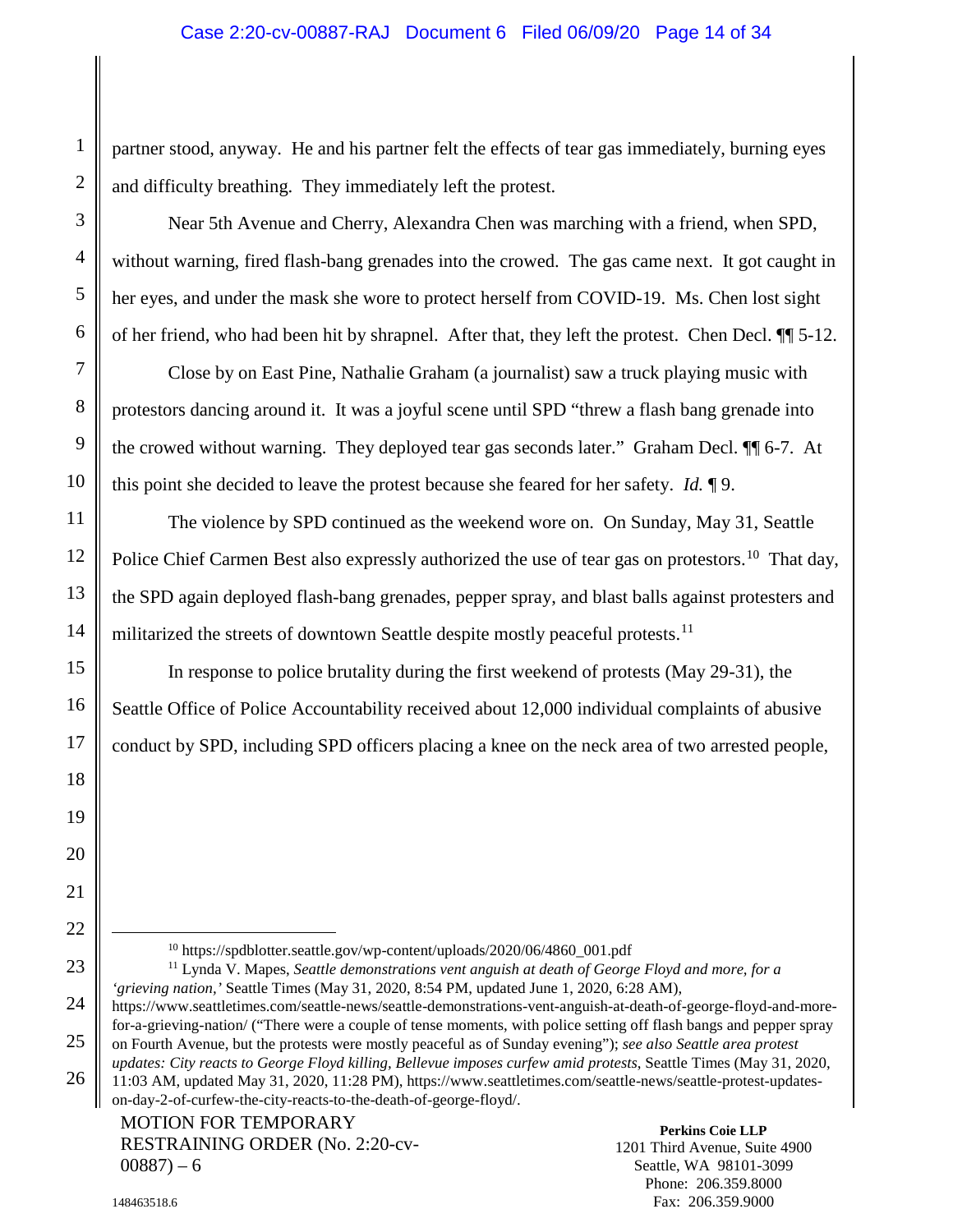SPD officers covering badge numbers, and SPD Officers failing to record activity on their body cameras.<sup>[12](#page-14-5)</sup> For all of 2019, the Office of Police Accountability received just 928 complaints.<sup>[13](#page-14-6)</sup>

<span id="page-14-1"></span>On June 1, SPD unleashed tear gas on peaceful protesters chanting on Capitol Hill after SPD officers escalated the confrontation. Video from the front line of the Capitol Hill protest shows largely peaceful crowds exercising their First Amendment rights. Converge,

(@WWConverge), Tweet (June 1, 2020 11:06 PM)

https://twitter.com/WWConverge/status/1267699185479938049 ("Pink Umbrella Video"); *see also* Declaration of Omari Salisbury ("Salisbury Decl.") | 3 (link to June 1 video).<sup>[14](#page-14-7)</sup> These peaceful protestors were behind a police barricade, one casually speaking with police officers on the other side of the barricade, another trying to de-escalate the situation. *Id.* Yet they were hit with pepper spray, flash-bang grenades, and later tear gas and blast balls without provocation. *Id.*; Declaration of Muraco Kyashna-tochá ("Kyashna-tochá Decl.") ¶ 3-6. The first escalation was the pepper spray. And it all started when an SPD officer tried to pull away a protestor's pink umbrella. Pink Umbrella Video; Salisbury Decl. ¶ 3 (June 1 video). There was no warning before the SPD officer hit protestors with pepper spray, nor were there any audible warnings from the video about what came next. Salisbury Decl. ¶ 3 (June 1 video). One video shows an officer, behind the front lines, holding a spray can above his head and spraying gas into the crowd and hitting protestors well behind the front line. *Id.* at 0:33. This led many more officers

19 20

<span id="page-14-5"></span>21

22

23

<span id="page-14-7"></span><span id="page-14-6"></span>24

1

2

3

4

5

6

7

8

9

10

11

12

13

14

15

16

17

18

<span id="page-14-2"></span><sup>12</sup> Office of Police Accountability processing 12,000 complaints after weekend demonstrations (June 1, 2020), https://www.seattle.gov/Documents/Departments/OPA/PressReleases/06-01-20\_OPA-Press-Release-Following-Demonstrations.pdf; *Seattle-area protests: Police declare a riot as demonstrators gather for fourth day to call for police accountability*, Seattle Times (June 1, 2020, 2:38 PM, updated June 3, 2020, 6:34 AM), https://www.seattletimes.com/seattle-news/george-floyd-protests-continue-in-seattle-area-demonstrators-expectedto-gather-for-fourth-day-to-call-for-racial-justice/.

https://www.seattle.gov/Documents/Departments/OPA/Reports/2019-Annual-Report.pdf.

MOTION FOR TEMPORARY RESTRAINING ORDER (No. 2:20-cv- $00887 - 7$ 

<span id="page-14-0"></span>**Perkins Coie LLP** 1201 Third Avenue, Suite 4900 Seattle, WA 98101-3099 Phone: 206.359.8000 Fax: 206.359.9000

148463518.6

<span id="page-14-4"></span><span id="page-14-3"></span><sup>&</sup>lt;sup>13</sup> Office of Police Accountability 2019 Annual Report (April 2020),

<sup>14</sup> *Seattle-area protests: Police declare a riot as demonstrators gather for fourth day to call for police accountability* (June 1, 2020, 2:38 PM, updated June 3, 2020, 6:34 AM), https://www.seattletimes.com/seattlenews/george-floyd-protests-continue-in-seattle-area-demonstrators-expected-to-gather-for-fourth-day-to-call-forracial-justice/.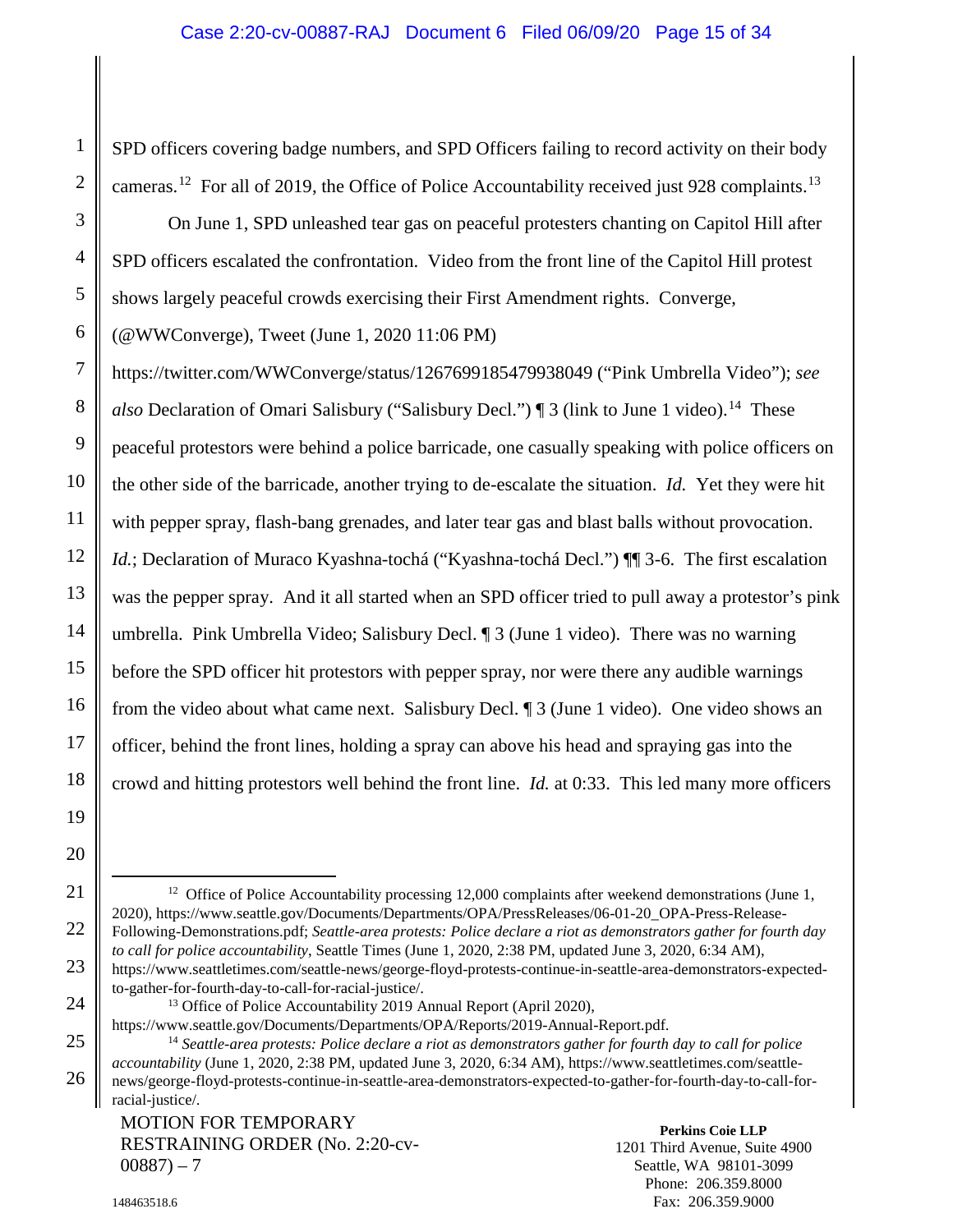<span id="page-15-0"></span>to begin spraying gas into the crowd. *Id.* at 0:37-0:43. The crowd began to disperse.<sup>[15](#page-15-3)</sup> The Moment Video 0:34. Then, without warning, came the flash-bang grenades. *Id*. at 0:35. Officers fired over a dozen flash-bang grenades into the dispersing crowd, trapping some protestors, and continuing to fire after the crowd left the barricade, *Id.* at 0:35 to 0:55. Many remaining protestors had their hands in the air. Pink Umbrella Video at 1:12-1:28. Then came the tear gas canisters, fired into a quickly emptying intersection. The Moment Video 0:55-1:51.

Plaintiff Muraco Kyashna-tochá was at the Capitol Hill barricade that evening, protesting peacefully. In fact, she appears in the June 1, 2020 video in the Salisbury Declaration. Without provocation, SPD officers began pepper spraying her and others at the barricade. "There was pepper spray on the whole right side of my body, my eye, my ear, my hair, and my mask. It took almost a minute for the pain to take effect. After a minute I could no longer see clearly. But I knew the police threw flash bangs grenades—because I could hear their loud bangs and see the bright flashes of light." Kyashna-tochá Decl. ¶ 5. A two-hour shower after the incident wasn't enough to stop her body from burning. Ms. Kyashna-tochá never heard the SPD issue any warnings that they were about to use pepper spray, or worse, against the protestors. But if SPD had issued such warnings, she would have moved back "at least half a block away" to avoid confrontation. *Id*. ¶¶ 3-10.

Mr. Woldeab and his partner were also injured by SPD's use of force on June 1 in Capitol Hill. Woldeab Decl. ¶ 7. As they turned the corner onto E Pike St and 11th Ave Mr. Woldeab and his partner were immediately hit with flash-bang grenades and tear gas. *Id*. ¶ 6. They had no warning. *Id*. Mr. Woldeab's partner stumbled, choking on the fumes, and was temporarily blinded. *Id*. ¶ 7. The gas blinded and suffocated Mr. Woldeab too. *Id*. Finally, they reached a

<span id="page-15-2"></span>MOTION FOR TEMPORARY RESTRAINING ORDER (No. 2:20-cv- $00887 - 8$ 

<span id="page-15-3"></span><span id="page-15-1"></span> <sup>15</sup> SEATECD, *This is the moment it all happened,* Reddit (June 1, 2020, 9:50 p.m.), https://www.reddit.com/r/Seattle/comments/gv0ru3/this\_is\_the\_moment\_it\_all\_happened/?utm\_content=title&utm medium=post\_embed&utm\_name=c73602c64f0943ab8ca74390668acd85&utm\_source=embedly&utm\_term=gv0ru 3 ("The Moment Video"); *see also Seattle-area protests: Police declare a riot as demonstrators gather for fourth* 

*day to call for police accountability* (June 1, 2020, 2:38 PM, updated June 3, 2020, 6:34 AM),

https://www.seattletimes.com/seattle-news/george-floyd-protests-continue-in-seattle-area-demonstrators-expectedto-gather-for-fourth-day-to-call-for-racial-justice/.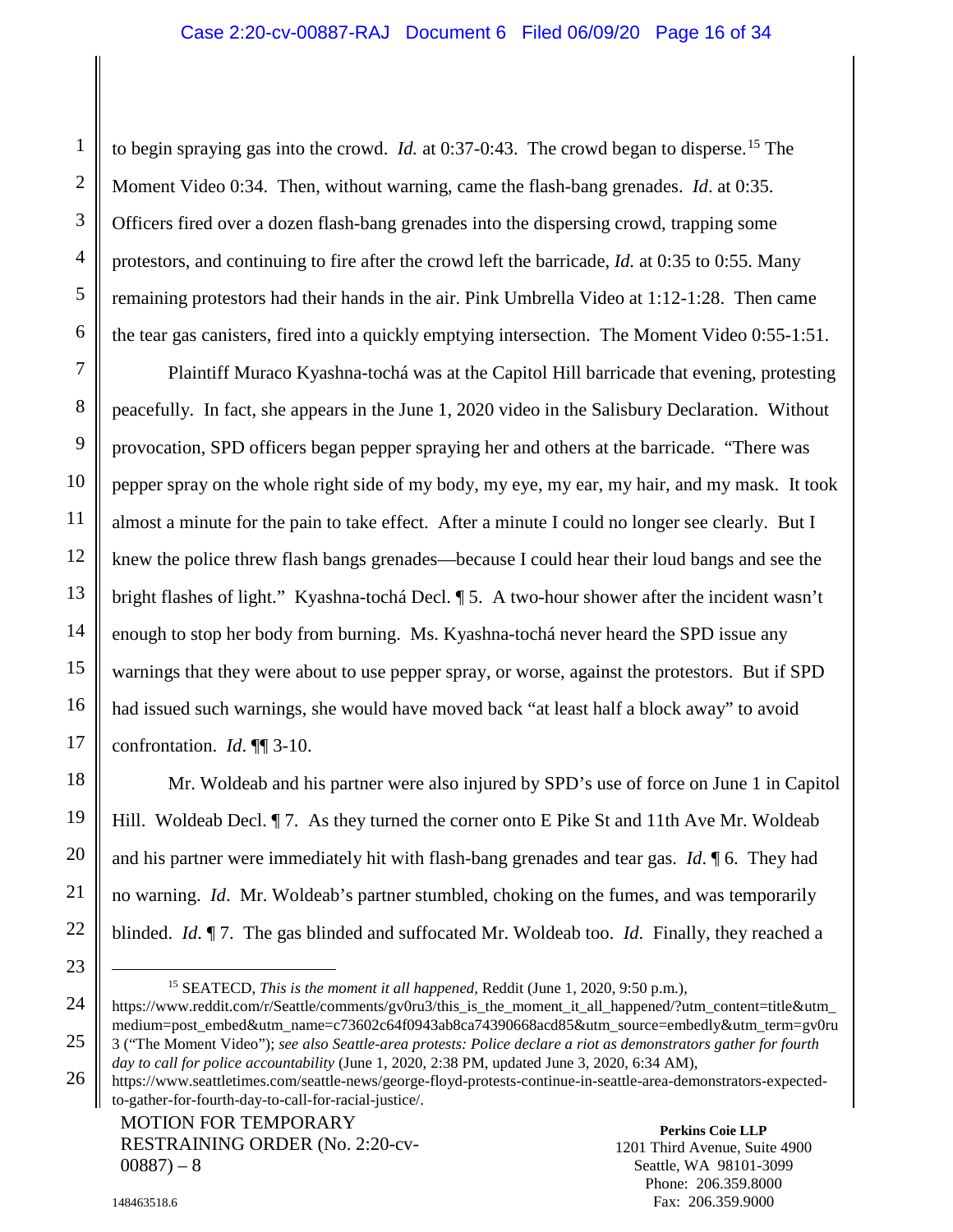volunteer, civilian medic who doused water and milk in their eyes to relieve the pain. *Id*. The couple did not return to the protests that night.[16](#page-16-3) *Id*.

The SPD's use of these chemical agents in the middle of a global health crisis is even more troubling because they increase the potential for COVID-19 to spread in the community. See Declaration of William Daniell ("Daniell Decl.") ¶¶ 53-54, 57. The SPD declared the June 1 incident a "riot,"[17](#page-16-4) but videos of the protest make clear that SPD—not the protesters—instigated any riot that occurred. Salisbury Decl. ¶ 3. (Video of June 1 protest).

On Tuesday, June 2, SPD again deployed tear gas, pepper spray, blast balls, flash-bang grenades, and rubber bullets, causing protesters to flee in fear.[18](#page-16-5) *See* Salisbury Decl. ¶ 3 (June 2 video 1:19-5:11). SPD even employed this means as protestors retreated with their hands up. *Id*. But the vast majority of protestors at 11th and Pine that night had been peaceful. Graham Decl., ¶¶ 10-11. This conduct aligns with what a Washington state Trooper told his team working alongside SPD to not "kill" protestors, but to "hit them hard."[19](#page-16-6)

By Friday, June 5, SPD had gotten so out of control that Mariko Lockhart, the City's own Director of the Office for Civil Rights, wrote an open letter in which she denounced SPD's excessive response, expressly noting that she had "heard from other City leadership and

<span id="page-16-3"></span><sup>&</sup>lt;sup>16</sup> Mr. Woldeab can't sleep at night because of his encounters with SPD. He incessantly checks social media to ensure his friends are safe. "I know that when I attend a protest where the Seattle Police Department is present I will never be safe." He feels the same for those he holds dear. Woldeab Decl. ¶ 11.

<span id="page-16-1"></span><sup>17</sup> *Seattle area protests: Police declare a riot as demonstrators gather for fourth day to call for police accountability*, Seattle Times (June 1, 2020, 2:38 PM, updated June 3, 2020, 6:34 AM),

<span id="page-16-4"></span>https://www.seattletimes.com/seattle-news/george-floyd-protests-continue-in-seattle-area-demonstrators-expectedto-gather-for-fourth-day-to-call-for-racial-justice/ ("videos of the officers spraying the crowd and deploying flash bangs quickly spread on social media Monday night; many of those who shared them said the footage showed the police were escalating the confrontation.").

<span id="page-16-2"></span><sup>18</sup>*Seattle-area protests: Demonstrators gather for fifth day to call for peace and change after George Floyd's* death, Seattle Times (June 2, 2020, 3:19 PM, updated June 3, 2020, 2:20 PM),

<span id="page-16-5"></span>https://www.seattletimes.com/seattle-news/seattle-area-protests-demonstrators-expected-to-gather-for-fifth-day-tocall-for-peace-and-change-after-george-floyds-death/.

<span id="page-16-6"></span><span id="page-16-0"></span><sup>19</sup> Jim Brunner and Christine Clarridge, *Washington State Patrol apologizes for officer's 'Don't kill them, but hit them hard' instruction regarding Seattle protesters*, Seattle Times (June 3, 2020, 8:40 AM, updated June 3, 2020, 5:30 PM), https://www.seattletimes.com/seattle-news/washington-state-patrol-apologizes-after-officer-tellshis-team-dont-kill-them-but-hit-them-hard-in-reference-to-seattle-protesters/ (with embedded video).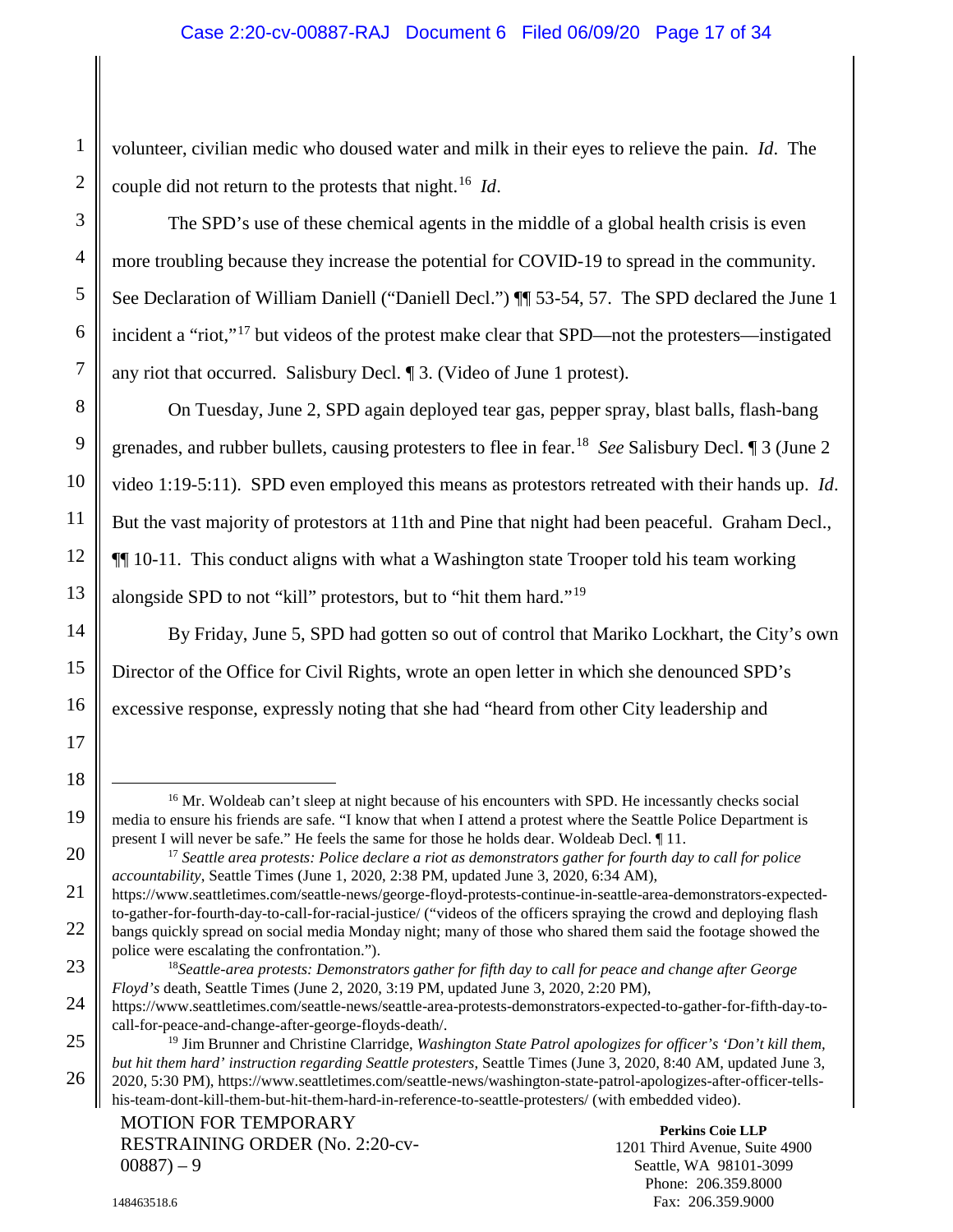employees that they fear for their personal safety, not because of other protestors but because of the police." Perez Decl., Ex.  $1.^{20}$  $1.^{20}$  $1.^{20}$ 

The City then announced a temporary halt to tear gas for 30 days.<sup>[21](#page-17-7)</sup> The City made clear that this "temporary ban only applies to tear gas — not flash bang grenades, pepper spray and other crowd-control tools and tactics."[22](#page-17-8) And it left open the possibility that members of SPD's SWAT team could still deploy tear gas on protesters.

The next night, June 6, SPD again responded to peaceful protests by unleashing violence to disperse protesters, including by throwing blast balls, flash-bang grenades, and canisters of pepper spray at the crowd.<sup>[23](#page-17-9)</sup>

<span id="page-17-4"></span>Videos of the June 6 incident show that the police began throwing blast balls and shooting gas into the packed crowd not because of any imminent threat to public or officer safety, but because they wanted a large, densely packed crowd to quickly and collectively move back five feet. The Love Bar (@lovebarofficial), Tweet (June 6, 2020, 8:09 p.m.), https://twitter.com/lovebarofficial/status/1269466387182841857?s=20; *see also* Salisbury Decl.  $\P$  3.<sup>[24](#page-17-10)</sup> Then, at least two SPD officers started spraying the protesters, with one officer spraying into a group of protesters even as protesters were moving away from the barricade. *Id.* 0:43- 0:45. SPD officers began forcefully moving protesters backward. *Id.* 0:55-1:10. Then again, as

 20 *See also Chief Best orders temporary ban on tear gas during protests on 8th day of action in Seattle area after George Floyd's killing*, Seattle Times (June 5, 2020, 6:34 AM, updated June 6, 2020, 6:20 AM),

<span id="page-17-3"></span><span id="page-17-2"></span><span id="page-17-1"></span><sup>21</sup> *Id.*

<span id="page-17-9"></span><span id="page-17-5"></span><sup>23</sup> *Seattle police use blast balls, pepper spray to try to disperse Saturday protesters*, Seattle Times (June 6, 2020, 8:18 AM, updated June 7, 2020, 2:26 AM), https://www.seattletimes.com/seattle-news/seattle-area-protestsdemonstrators-prepare-for-ninth-day-of-action-after-george-floyds-killing/.

<span id="page-17-7"></span><span id="page-17-6"></span>https://www.seattletimes.com/seattle-news/seattle-area-protests-demonstrators-plan-eighth-day-of-action-aftergeorge-floyds-killing/.

<span id="page-17-8"></span><sup>22</sup> *See* Lewis Kamb & Daniel Beekman, *Seattle mayor, police chief agree to ban use of tear gas on protesters amid ongoing demonstrations*, Seattle Times (June 5, 2020, 1:06 PM, updated June 6, 2020, 6:28 AM), https://www.seattletimes.com/seattle-news/watchdog-groups-to-seattles-mayor-and-police-chief-spd-should-stopusing-tear-gas-on-demonstrators/.

<span id="page-17-0"></span><sup>24</sup> Chase Burns & Rich Smith, *SPD Disperses Crowd with Blast Balls, "Chemical Agents," on Eighth Day of Protests Against Police Brutality*, The Stranger (June 7, 2020, 1:13 AM),

<span id="page-17-10"></span>https://www.thestranger.com/slog/2020/06/06/43857405/spd-disperses-crowd-with-blast-balls-chemical-agentspepper-spray-on-eight-day-of-protests-against-police-brutality.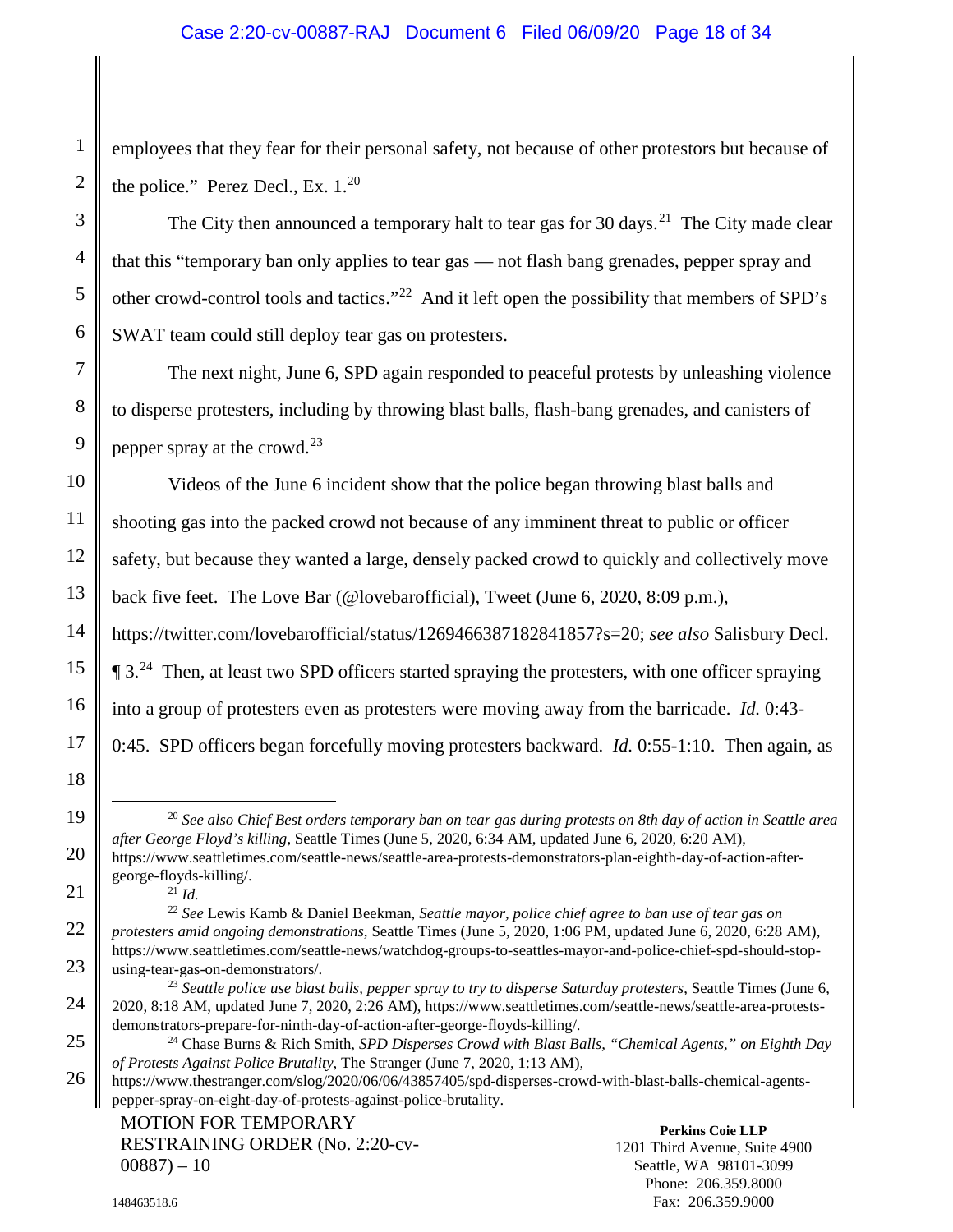## <span id="page-18-0"></span>Case 2:20-cv-00887-RAJ Document 6 Filed 06/09/20 Page 19 of 34

occurred only a few days prior, SPD officers began using pepper spray and blast bombs without warning against the protesters as they moved backwards, away from the officers. *Id.* 1:11-1:27. Setting aside the logistical impossibility of having a large crowd move back together five feet, the protesters' overall delay or reluctance in moving back did not justify the gratuitous and excessive force that the police employed. The police faced no threat of physical harm to themselves or others, and there was no threat of property damage either.

<span id="page-18-1"></span>On June 7, Chief Best did not disavow the extreme police violence of June 6, responding only that SPD would be considering changes to its "footprint," "format," and "posture" of "police out here on the scene." Press Conference with SPD Chief Carmen Best at 1:06, June 7, 2020, https://www.facebook.com/Q13FOX/videos/252009629404175/.

Later that day, over two dozen leaders signed an open letter condemning "the police tactics used in daily protests," and made clear they are "concerned that the response of the Seattle Police Department (SPD) is escalating the conflict in the streets of Seattle, particularly in Capitol Hill and in communities of color, with their inappropriate use of force." Perez Decl., Ex. 2 (June 7 Letter from City, County, and State Officials); *see also* Perez Decl., Ex. 3 (June 8 Letter from elected officials of color representing City of Seattle).

This letter urges the City "to change [its] tactics" and "to end the damage that SPD has caused by overreaction to mostly peaceful protests" and makes clear that "continued violence by the police will only polarize this necessary conversation in unproductive ways." The letter goes on to make the following observations about the harmful effects of SPD's use of force against protesters:

> This harms the relationship between law enforcement and the community, harms our city, and harms law enforcement officers and their families in the form of emotional trauma. Physical violence is being perpetrated against members of our community by SPD. Emotional trauma and extraordinary racial aggression is being inflicted. Constitutional rights are at risk. Police tactics are exacerbating health risks amidst a devastating respiratory pandemic. The public health crisis of law enforcement anti-black

MOTION FOR TEMPORARY RESTRAINING ORDER (No. 2:20-cv- $00887 - 11$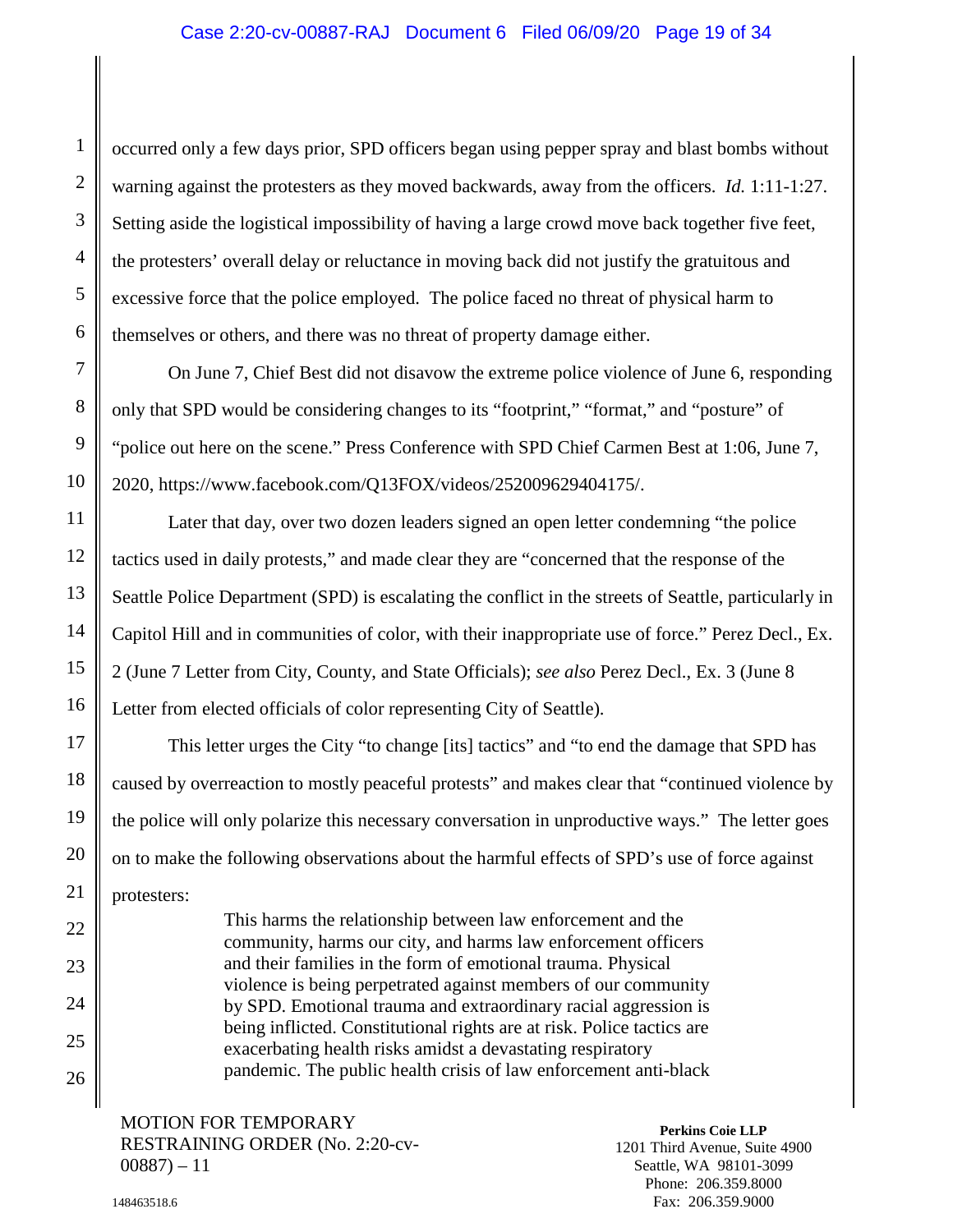violence is so extreme as to have eclipsed the previous disease that gripped our city . . .

Deploying police in riot gear to form a wall of officers positioned against peaceful protesters is not conducive to de-escalation and healing; a moratorium on tear gas that is then replaced with pepper spray is not de-escalation.

Perez Decl., Ex. 2; *see also id*., Ex. 3 ("[L]aw enforcement's response to people exercising their First Amendment right to freedom of speech and demonstration must shift right now").

None of it mattered: in the early morning hours of June 8, a day before filing this action, and two days after the Mayor Durkan and Chief Best announced the "ban" on tear gas, SPD used what appeared to be such large quantities of tear gas on protestors that it engulfed the *entire city block*. [25](#page-19-6) More demonstrations are scheduled in Seattle today and in the coming days, including a statewide walkout and march being promoted by Plaintiff Black Lives Matter Seattle-King County, among others, scheduled for Friday, June 12. The City has made no credible efforts to restrict SPD's ability to deploy excessive force.

# <span id="page-19-5"></span><span id="page-19-4"></span><span id="page-19-3"></span><span id="page-19-2"></span>**III. ARGUMENT**

# <span id="page-19-1"></span><span id="page-19-0"></span>**A. Standard for Granting Temporary Relief**

The standard for issuing a temporary restraining order is "substantially identical" to the standard for issuing a preliminary injunction. *Stuhlbarg Int'l Sales Co. v. John D. Brush & Co.*, 240 F.3d 832, 839 n.7 (9th Cir. 2001).

Plaintiffs who seek a TRO or preliminary injunction must show: (1) that Plaintiffs are "likely to succeed on the merits," (2) that Plaintiffs are "likely to suffer irreparable harm in the absence of preliminary relief," (3) "that the balance of equities tips in [Plaintiffs'] favor," and 4) "that an injunction is in the public interest." *Shell Offshore, Inc. v. Greenpeace, Inc.*, 709 F.3d

MOTION FOR TEMPORARY RESTRAINING ORDER (No. 2:20-cv- $00887 - 12$ 

 <sup>25</sup> *See* Salisbury Decl. ¶ 6 (June 7 video, starting at 1:29:00); Seattle Police Department, TWITTER (June 7, 2020, 12:18 a.m.), https://twitter.com/SeattlePD/status/1269891637448019968; Jemima McEvoy, Seattle Police Use Tear Gas Against Protestors Despite City Ban, Forbes (June 8, 2020, 10:54 AM),

<span id="page-19-6"></span>https://www.forbes.com/sites/jemimamcevoy/2020/06/08/seattle-police-use-tear-gas-against-protestors-despite-cityban/#791c43415b4b.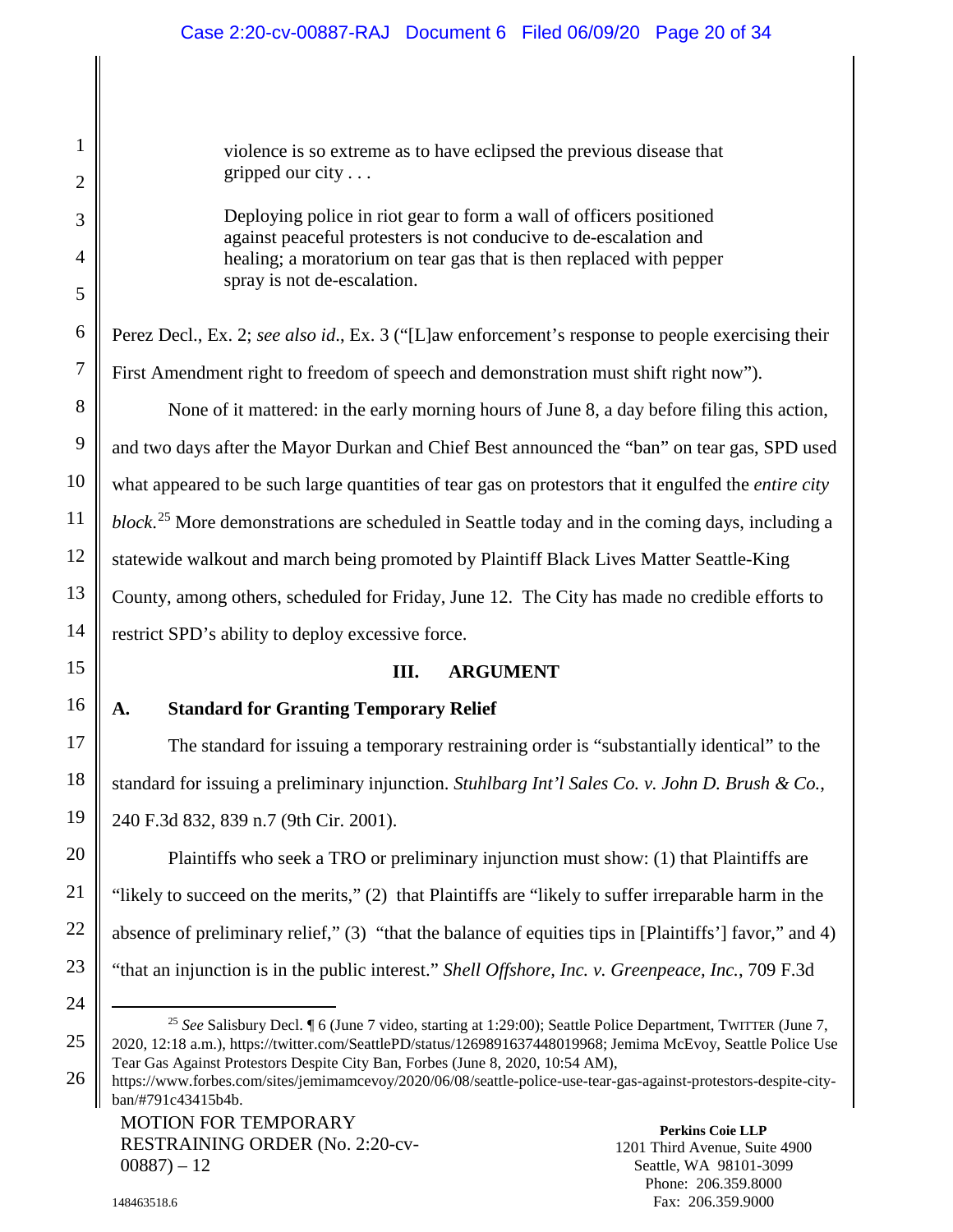<span id="page-20-5"></span><span id="page-20-2"></span>1281, 1289 (9th Cir. 2013) (alteration in original) (quoting *Winter*, 555 U.S. at 20). Although not dispositive by itself, the first of these factors—likelihood of success on the merits—is the "most important." *Garcia v. Google, Inc.*, 786 F.3d 733, 740 (9th Cir. 2015) (en banc). However, "[h]ow strong a claim on the merits is enough depends on the balance of harms: the more net harm an injunction can prevent, the weaker the plaintiff's claim on the merits can be while still supporting some preliminary relief." *All. for the Wild Rockies v. Cottrell*, 632 F.3d 1127, 1133 (9th Cir. 2011) (quoting *Hoosier Energy Rural Elec. Co-op., Inc. v. John Hancock Life Ins. Co.*, 582 F.3d 721, 725 (7th Cir. 2009)). Thus, while Plaintiff's claims on the merits are extremely strong, temporary relief would be appropriate even if they were less clearly meritorious given how sharply the balance of harms tips in Plaintiffs' favor. *See Shell Offshore*, 709 F.3d at 1291.

# <span id="page-20-0"></span>**B. Plaintiffs Are Likely to Succeed on the Merits Because the City's Use of Force Is Unconstitutional.**

<span id="page-20-1"></span>

## <span id="page-20-7"></span>**1. The City's Actions Violate the First Amendment**

The First Amendment reflects a "profound national commitment" to the principle that "debate on public issues should be uninhibited, robust, and wide-open." *N. Y. Times Co. v. Sullivan*, 376 U.S. 254, 270 (1964). The Supreme Court has consistently commented on the central importance of protecting speech on public issues. *See, e.g.*, *Connick v. Myers*, 461 U.S. 138, 145 (1983); *NAACP v. Claiborne Hardware Co.*, 458 U.S. 886, 913 (1982). To prove a First Amendment retaliation, Plaintiffs must show: (1) they "engaged in a constitutionally protected activity, (2) the defendant's actions would chill a person of ordinary firmness from continuing to engage in the protected activity and (3) the protected activity was a substantial or motivating factor in the defendant's conduct." *Pinard v. Clatskanie Sch. Dist. 6J*, 467 F.3d 755, 770 (9th Cir. 2006); *see also Skoog v. Cty. of Clackamas*, 469 F.3d 1221, 1232 (9th Cir. 2006). The United States Supreme Court has upheld preliminary injunctions based on the First Amendment where police action "chill[s] the willingness of people to exercise their First Amendment rights." *Allee v. Medrano*, 416 U.S. 802, 810 (1974).

<span id="page-20-9"></span><span id="page-20-3"></span>MOTION FOR TEMPORARY RESTRAINING ORDER (No. 2:20-cv- $00887 - 13$ 

<span id="page-20-8"></span><span id="page-20-6"></span><span id="page-20-4"></span>**Perkins Coie LLP** 1201 Third Avenue, Suite 4900 Seattle, WA 98101-3099 Phone: 206.359.8000 Fax: 206.359.9000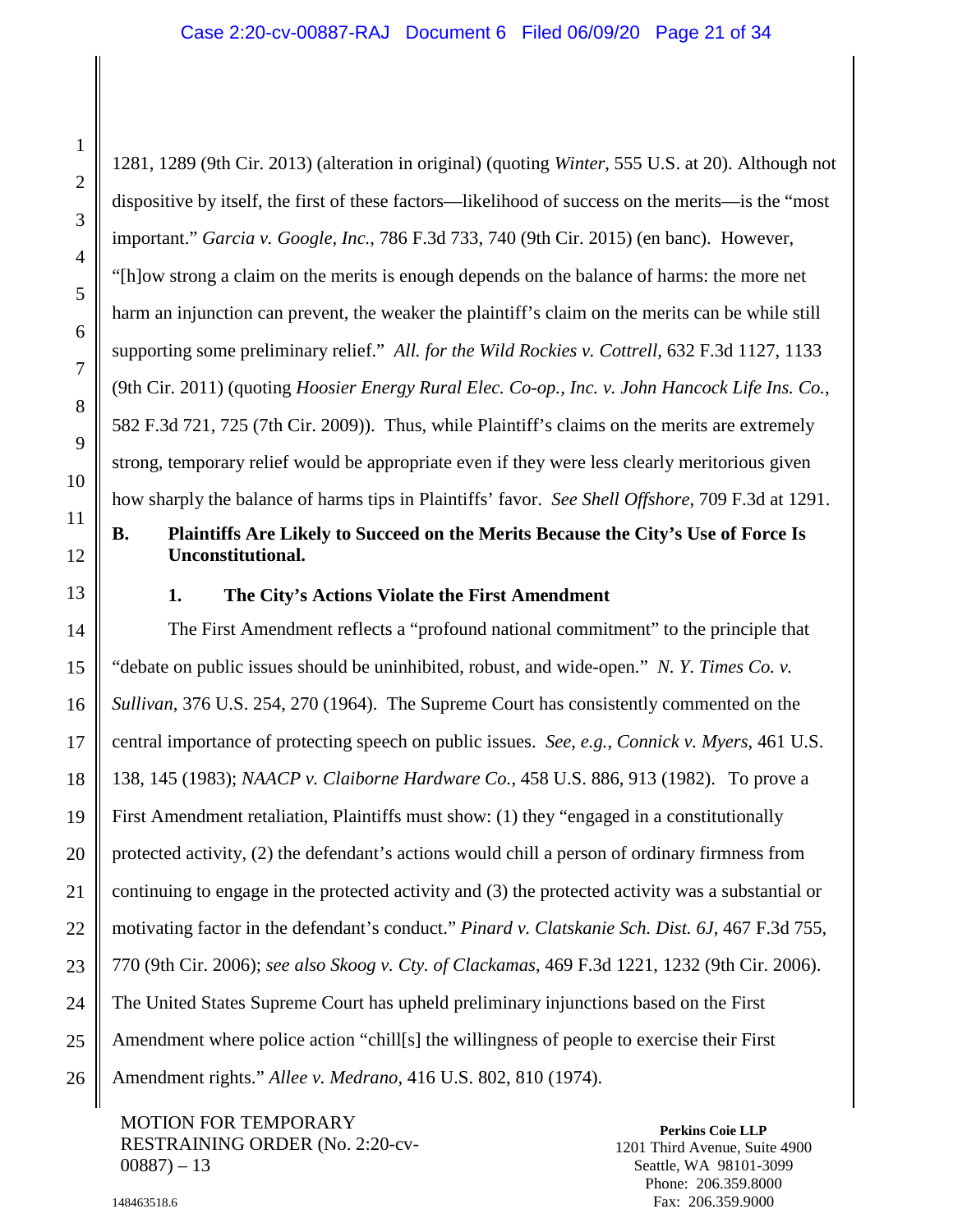#### <span id="page-21-7"></span><span id="page-21-4"></span><span id="page-21-0"></span>Case 2:20-cv-00887-RAJ Document 6 Filed 06/09/20 Page 22 of 34

<span id="page-21-6"></span><span id="page-21-3"></span><span id="page-21-2"></span>There is no question that taking to the streets to protest police brutality is at the core of what the First Amendment was designed to protect. Activities such as demonstrations, protest marches, and picketing are clearly protected by the First Amendment. *Edwards v. South Carolina*, 372 U.S. 229 (1963); *Thornhill v. Alabama*, 310 U.S. 88 (1940); *NAACP W. Region v. City of Richmond*, 743 F.2d 1346 (9th Cir. 1984). The traditional public forum consists of streets, sidewalks, and parks—places that have "immemorially been held in trust for use of the public . . . for purposes of assembly, communicating thoughts between citizens, and discussing public questions." *Hague v. Comm. for Indus. Org.*, 307 U.S. 496, 515 (1939); *accord United States v. Grace*, 461 U.S. 171, 177 (1983); *Gaudiya Vaishnava Soc'y v. City and Cty. of S. F.*, 952 F.2d 1059, 1065 (9th Cir. 1990). Moreover, "[t]here is a strong First Amendment interest in protecting the right of citizens to gather in traditional public forum locations that are critical to the content of their message, just as there is a strong interest in protecting speakers seeking to reach a particular audience." *Galvin v. Hay*, 374 F.3d 739, 752 (9th Cir. 2004) (holding dispersal of protected First Amendment assembly unconstitutional even though it violated location restriction). Seattle protestors have chosen to protest near the police precinct on Capitol Hill as a part of their message against police brutality.

<span id="page-21-5"></span><span id="page-21-1"></span>Criticism of the government is no less protected when it is angry or even inflammatory. *Terminiello v. Chicago*, 337 U.S. 1, 4 (1949) (Free speech "may indeed best serve its high purpose when it induces a condition of unrest, creates dissatisfaction with conditions as they are, or even stirs people to anger.").

The City's deployment of less-lethal weapons as means of crowd control has trampled upon Plaintiffs' First Amendment rights. Night after night since May 29, thousands of demonstrators have taken the streets of Seattle to protest against racial injustice and police brutality. They have been met with a level of force unprecedented in our City's history sufficient to deter a person of ordinary firmness from exercising their First Amendment rights. In response to alleged (but demonstrably isolated) incidents of protester misconduct, SPD has

MOTION FOR TEMPORARY RESTRAINING ORDER (No. 2:20-cv- $00887 - 14$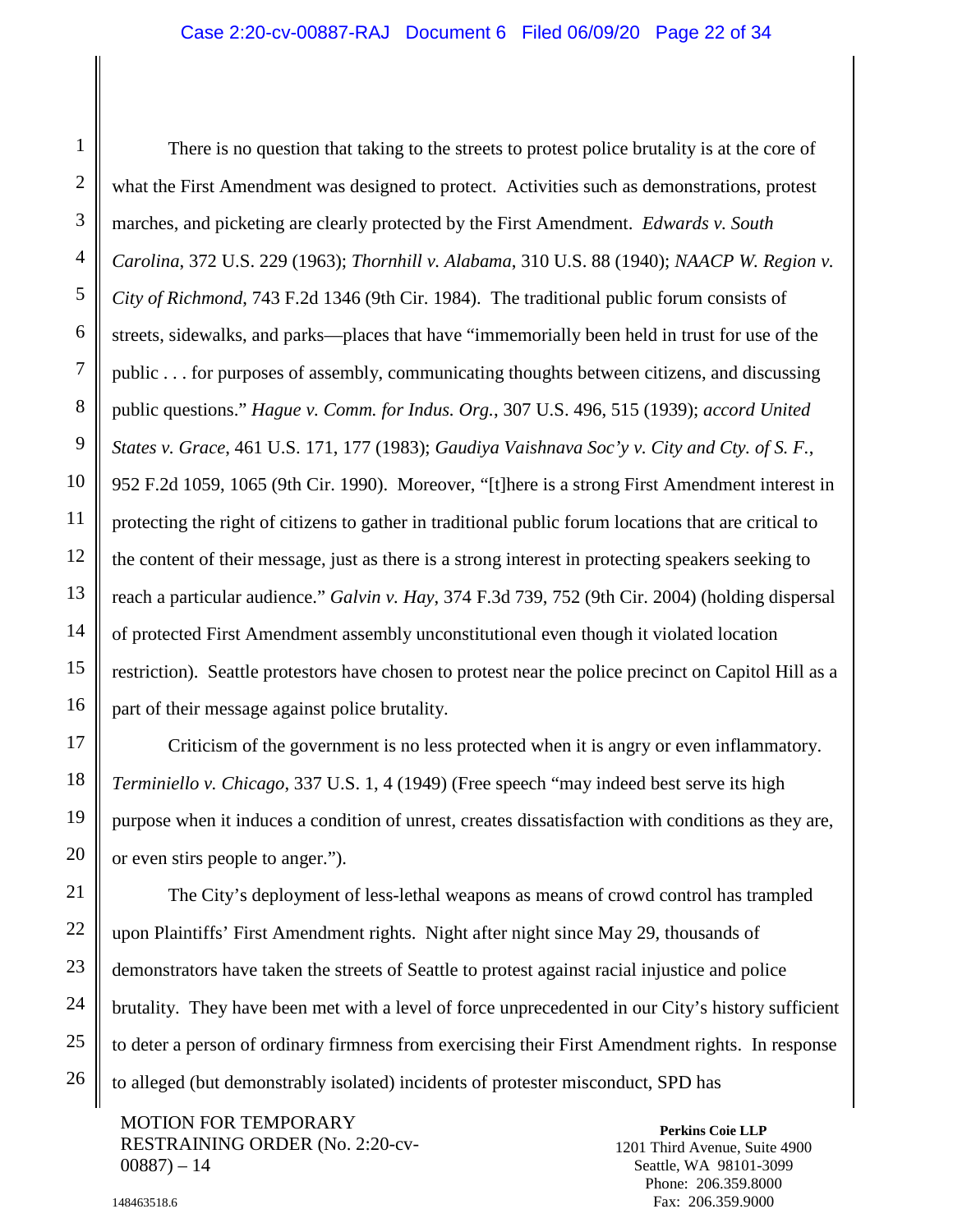# <span id="page-22-2"></span>Case 2:20-cv-00887-RAJ Document 6 Filed 06/09/20 Page 23 of 34

<span id="page-22-1"></span>indiscriminately targeted entire crowds by hurling teargas canisters, pepper spray grenades, and blast bombs. In doing so, SPD's express purpose has been to "disperse" the protest—i.e., to end it. *Cf. Lacey v. Maricopa Cty.*, 693 F.3d 896, 917 (9th Cir. 2012) ("It is hard to conceive of a more direct assault on the First Amendment than public officials ordering the immediate arrests of their critics.").

In various videos submitted with this motion and with Plaintiffs' complaint, it is clear that SPD begins to disperse crowds with disproportionate and excessive force. *See, e.g.*, Cole Miller (KOMO News), Tweet (June 6, 2020 7:41 PM), https://twitter.com/ColeMillerTV/status/ 1269459358288494592; Kyashna-tochá Decl. ¶ 10; Graham Decl. ¶ 6; Chen Decl. ¶¶ 4-5; Woldeab Decl.  $\P$ , 11. Blocking or dispersing g a protest "before demonstrators have acted illegally or before the demonstration poses a clear and present danger is presumptively a First Amendment violation." *Collins v. Jordan*, 110 F.3d 1363, 1371( 9th Cir. 1996)*.* (citing *Carroll v. President & Comm'rs of Princess Anne*, 393 U.S. 175, 180-81 (1968). In *Collins*, the Ninth Circuit rejected San Francisco's attempts to curtail protests—which, like the protests here, were prompted by an incident of racial injustice—given the unique protections afforded to such activity under the First Amendment:

Demonstrations can be expected when the government acts in highly controversial ways, or other events occur that excite or arouse the passions of the citizenry. The more controversial the occurrence, the more likely people are to demonstrate. Some of these demonstrations may become violent. The courts have held that the proper response to potential and actual violence is for the government to ensure an adequate police presence, and to arrest those who actually engage in such conduct, rather than to suppress legitimate First Amendment conduct as a prophylactic measure.

<span id="page-22-0"></span>*Id.* at 1372 (citations omitted). Rather than "arrest those who actually engage" in violence, the SPD has chosen to suppress the legitimate First Amendment rights of everyone at these protests. That is not permitted under the First Amendment. *Id*. at 1373.

MOTION FOR TEMPORARY RESTRAINING ORDER (No. 2:20-cv- $00887 - 15$ 

**Perkins Coie LLP** 1201 Third Avenue, Suite 4900 Seattle, WA 98101-3099 Phone: 206.359.8000 Fax: 206.359.9000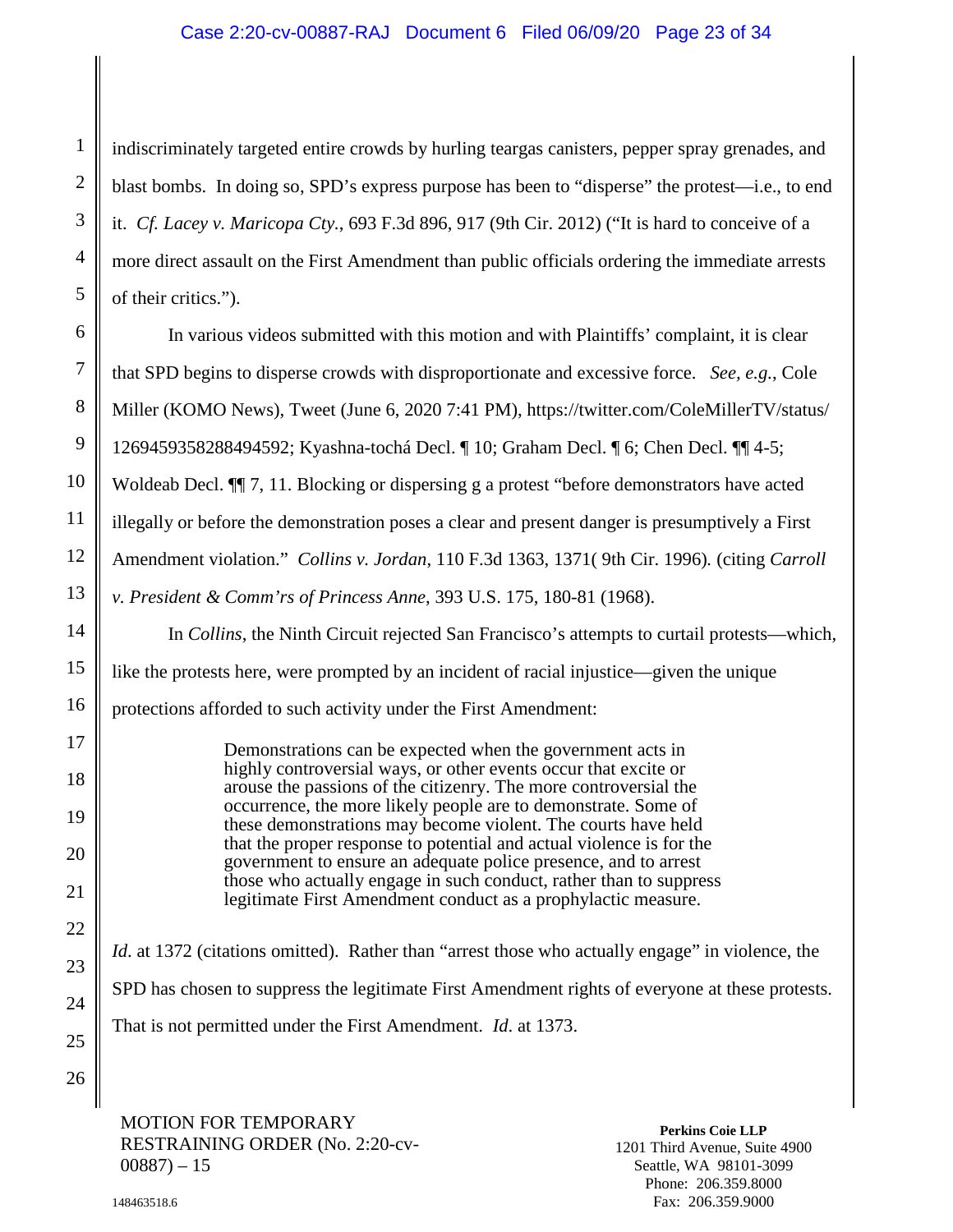#### Case 2:20-cv-00887-RAJ Document 6 Filed 06/09/20 Page 24 of 34

Moreover, SPD's use of force furthers no policy objective. SPD's actions are both grossly overbroad while simultaneously ineffective to achieve any legitimate aims. The vast majority of protestors in the last 11 days have been peaceful. Naturally, SPD's use of force against these peaceful protests targets all protesters indiscriminately, applying the same excessive force to peaceful protestors and bystanders. *See* Kyashna-tochá Decl. ¶ 5 ("But seemingly without any provocation, the police officers began pepper spraying me and other protestors at the barricade."); Woldeab Decl. ¶ 4 ("We were not being violent to anyone, and we were not destroying or threatening any property. But SPD still launched chemical agents at us[.]"). But SPD's excessive force is also ineffective in that it is not targeted at apprehending agitators and lawbreakers. If SPD's aim is to control the crowd and apprehend agitators, it should do that. Launching incendiary grenades, firing rubber bullets, and gassing peaceful protestors does no such thing.

Likewise, the second element of the claim is satisfied because there is no question the evidence demonstrates that SPD's use of excessive force has chilled—and will continue to chill— Plaintiffs from engaging in protected speech and from recording SPD's violations of their First Amendment rights. The evidence shows police officers using explosive devices and chemical agents against largely peaceful demonstrators to prevent those demonstrators from exercising their First Amendment rights to speak and assemble. As the June 7, 2020, letter from City, County, and State elected officials makes clear: "It is well documented that peaceful protests are being targeted by law enforcement and turned into violent conflict." Perez Decl., Ex. 2.

 Moreover, SPD appears to be using these explosive devices and chemical agents to inspire fear and break up demonstrations, and it is working to deter protesters and chill the exercise of First Amendment rights:

• "We were almost immediately met with flash bangs and tear gas without any warning. I was stunned. . . ." Woldeab Decl. ¶ 6.

MOTION FOR TEMPORARY RESTRAINING ORDER (No. 2:20-cv- $00887 - 16$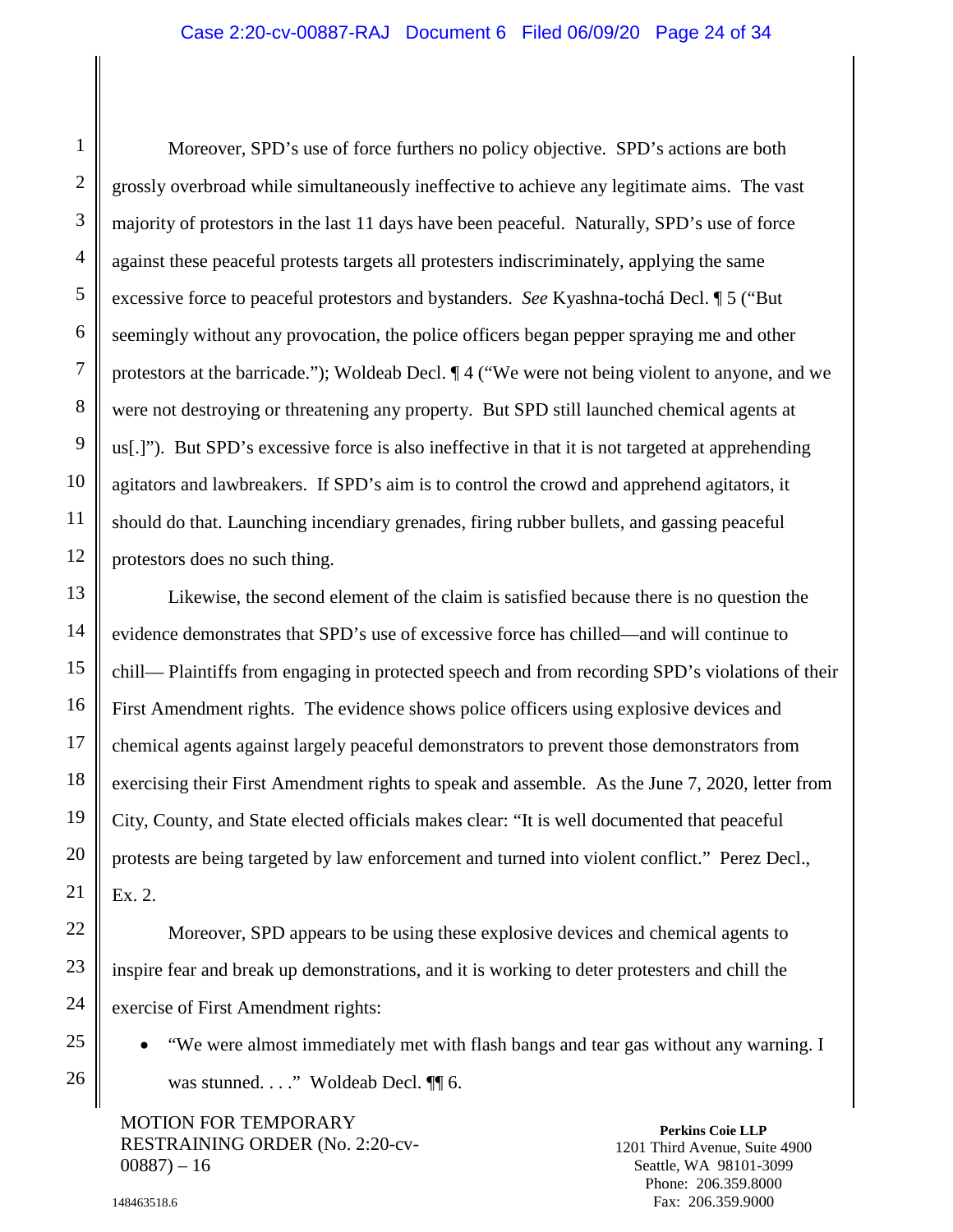- "If the police had announced they were going to pepper spray me I would have moved back at least half a block away. . . . I am afraid of being pepper sprayed by the police without notice again." Kyashna-tochá Decl. ¶ 5, 9-12.
- "I did not participate in any protests between May 30 and June 6 in Seattle because I was too frightened by the violent police response to attend . . . . If the police stopped using blast balls, and indiscriminately using tear gas and pepper spray (and other chemical irritants), I would gladly join the protests and exercise my First Amendment right to assemble." Sakamoto Decl. ¶¶ 4-6.

 The evidence in the record also demonstrates Plaintiffs' likelihood of success on the third element of Plaintiffs' First Amendment claim—that the protected activity be a "substantial or motivating factor" in the use of force. The City has been explicit that SPD is authorized to use less-lethal weapons as a form of "crowd control" to control and suppress protests, rather than to address individual conduct that poses a threat to public safety. In addition, the unprecedented nature of the less-lethal force deployed on a regular basis by SPD since the killing of George Floyd is also highly suggestive of the fact that the protesters' speech is that the protected activity be a substantial or motivating factor in SPD's use of force. Broderick Decl. ¶¶ 6-8, 12; Kyashna-tochá Decl. ¶ 10. Although people gather to peacefully protest all the time in Seattle, it is only in response to demonstrations against police brutality that SPD has responded with an overwhelming deployment of less-lethal weapons.

 The sheer amount of chemical agents that are being indiscriminately thrown at otherwise peaceful protests is objectively unreasonable, suggests that a substantial or motivating purpose of this use of force is to disperse the protesters exercising their First Amendment rights. In several videos taken early June 8 by a journalist, the street below is covered in plumes of gas and smoke. Broderick Decl. ¶ 12. According to the SPD's own Tweet announcing the use of tear gas on June 8, the tear gas was used because a single person blocks away was rumored to have a gun. Seattle Police Department (@SeattlePD), Tweet (June 7, 2020, 12:18 a.m.),

<span id="page-24-0"></span>MOTION FOR TEMPORARY RESTRAINING ORDER (No. 2:20-cv- $00887 - 17$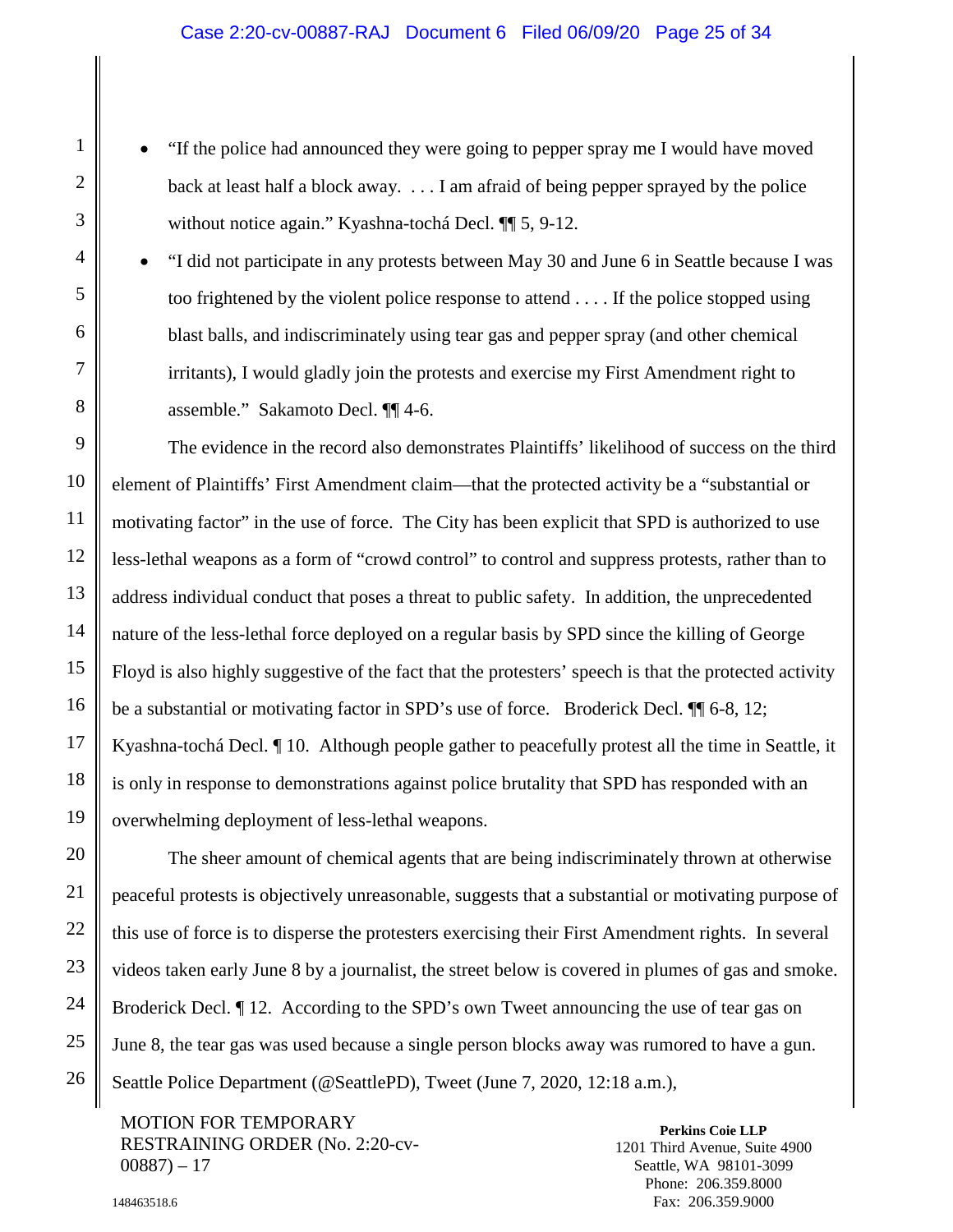#### Case 2:20-cv-00887-RAJ Document 6 Filed 06/09/20 Page 26 of 34

https://twitter.com/SeattlePD/status/1269891637448019968. Indiscriminately using force against an entire crowd of peaceful protesters because of a report that one person had a gun is not indicative of a targeted response to an individual posing a threat to public safety. The evidence before the Court is more than enough to allow the Court to draw the inference that the real goal of the SPD's use of less-lethal force was, and is, to stop protesters from protesting police brutality.

 Days before, on June 6, SPD justified its June 6 use of pepper spray, flash grenades, and blast balls as a response to protesters throwing "improvised explosives." To support this claim, SPD posted a picture of the so-called "improvised explosive," which was actually a shattered prayer candle. *See* Seattle Police Department (@SeattlePD), Tweet (June 8, 2020, 12:18 AM), https://twitter.com/SeattlePD/status/1269891637448019968.

<span id="page-25-3"></span><span id="page-25-1"></span><span id="page-25-0"></span>On this record, the Court should grant a TRO. The Supreme Court has expressly held that, "[w]here, as here, there is a persistent pattern of police misconduct, injunctive relief is appropriate." *Allee*, 416 U.S. at 815. Accordingly, the Ninth Circuit has approved injunctive relief where plaintiffs have alleged the existence of a pattern or practice of unlawful official conduct. For example, in *LaDuke v. Nelson*, 762 F.2d 1318 (9th Cir. 1985), the Ninth Circuit approved injunctive relief against warrantless government searches of farmworker housing because "the district court . . . found that the defendants engaged in a standard pattern of officially sanctioned police behavior." *Id*. at 1324; *accord Melendres v. Arpaio*, 695 F.3d 990, 998 (2012).

Plaintiffs have shown an ongoing pattern and practice of police use of SPD excessive force that has been encouraged, tolerated, and ratified by the City. It shows no sign of abating, even after an obviously-ineffectual claim to pause the use of tear gas. Plaintiffs have a real and immediate fear of being again subjected to police use these weapons in circumstances that do not call for such force and that deter and punish peaceful protesting and harm peaceful protesters. As

MOTION FOR TEMPORARY RESTRAINING ORDER (No. 2:20-cv- $00887 - 18$ 

<span id="page-25-2"></span>**Perkins Coie LLP** 1201 Third Avenue, Suite 4900 Seattle, WA 98101-3099 Phone: 206.359.8000 Fax: 206.359.9000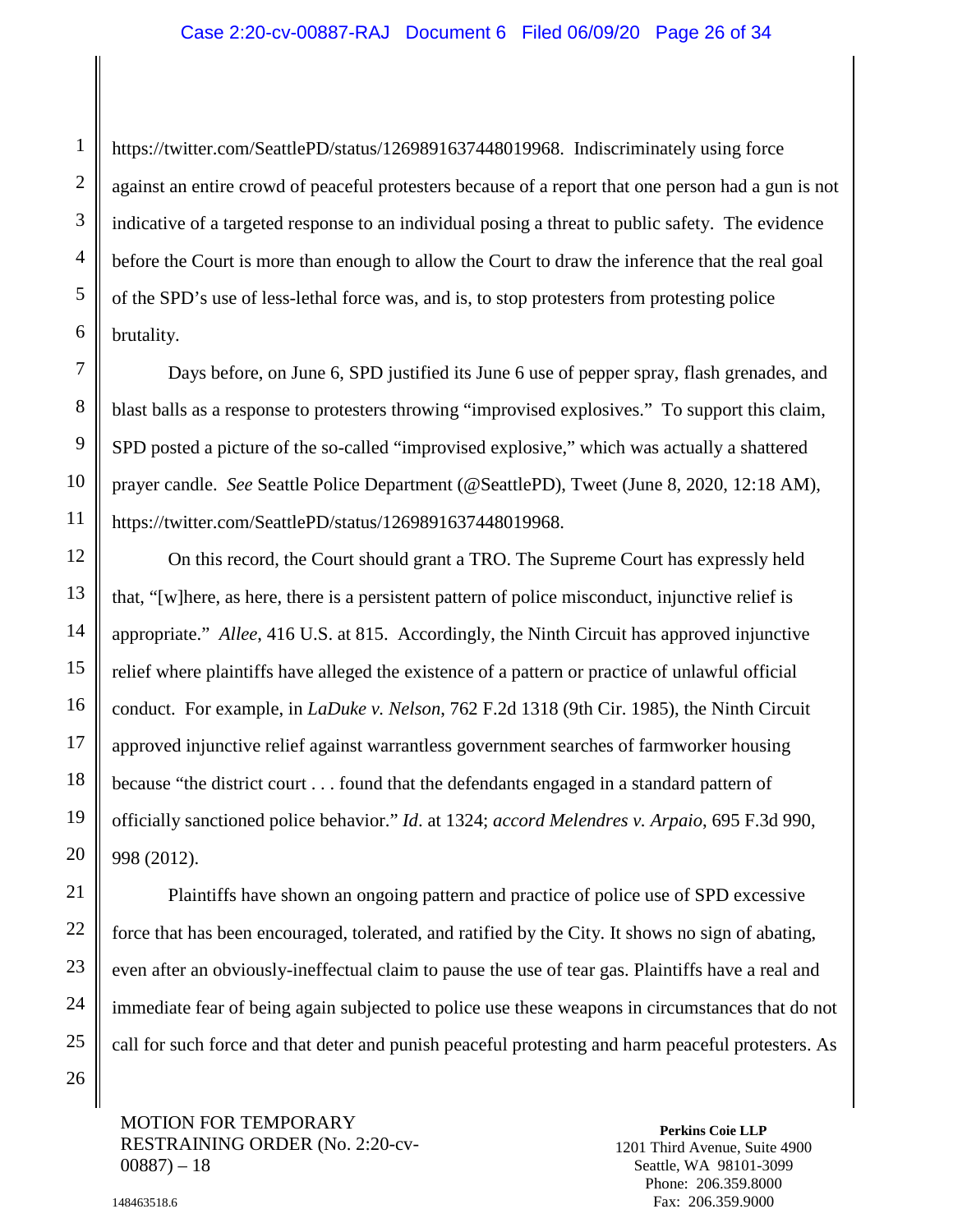long as the protests continue, this harmful and unconstitutional pattern will be repeated absent this Court's intervention.

#### <span id="page-26-1"></span>**2. The City's Actions Violate the Fourth Amendment**

<span id="page-26-0"></span>The Fourth Amendment guarantees the right to be free from excessive force. Courts analyze claims of excessive force under the Fourth Amendment's objective reasonableness standard. *Graham v. Connor*, 490 U.S. 386, 395 (1989).

When the governmental interests at stake are substantial, a greater intrusion upon the Fourth Amendment rights of the person may be justified. Conversely, when the governmental interest is insubstantial, the application of even minimal force may be unreasonable. When balancing the degree of force used against the governmental interests, "it is the *need* for force which is at the heart of the *Graham* factors." *Liston v. Cty. of Riverside*, 120 F.3d 965, 976 (9th Cir. 1997)) (emphasis in original) (citation omitted).

<span id="page-26-4"></span><span id="page-26-2"></span>Applying these factors, the Ninth Circuit has held that "firing projectiles, including pepperballs, in the direction of individuals suspected of, at most, minor crimes, who posed no threat to the officers or others, and who engaged in only passive resistance," is unreasonable. *Nelson v. City of Davis*, 685 F.3d 867, 880 (9th Cir. 2012) (citing *Deorle v. Rutherford*, 272 F.3d 1272, 1284-95 (9th Cir. 2001)). Likewise, the Ninth Circuit has "rejected the contention that the use of pepper spray is a 'minimal' intrusion, due to the immediacy and 'uncontrollable nature' of the pain involved." *Id*. at 878 (citations omitted); *see also Logan v. City of Pullman*, 392 F. Supp. 2d 1246, 1261 (E.D. Wash. 2005). Thus, the Ninth Circuit has found that the use of pepper spray to disperse protestors can constitute excessive force where it is "unnecessary to subdue, remove, or arrest the protestors," even if protesters failed to heed a police warning. *Young v. Cty. of L.A.*, 655 F.3d 1156, 1167 (9th Cir. 2011) (citation omitted).

<span id="page-26-6"></span><span id="page-26-3"></span>The Ninth Circuit has also noted that where the individuals targeted by the police are innocent or at least not engaged in "serious criminal behavior," that "significantly reduce[s] the governmental interest involved." *Nelson* , 685 F.3d at 80*.* In *Nelson*, the Ninth Circuit found

<span id="page-26-5"></span>MOTION FOR TEMPORARY RESTRAINING ORDER (No. 2:20-cv- $00887 - 19$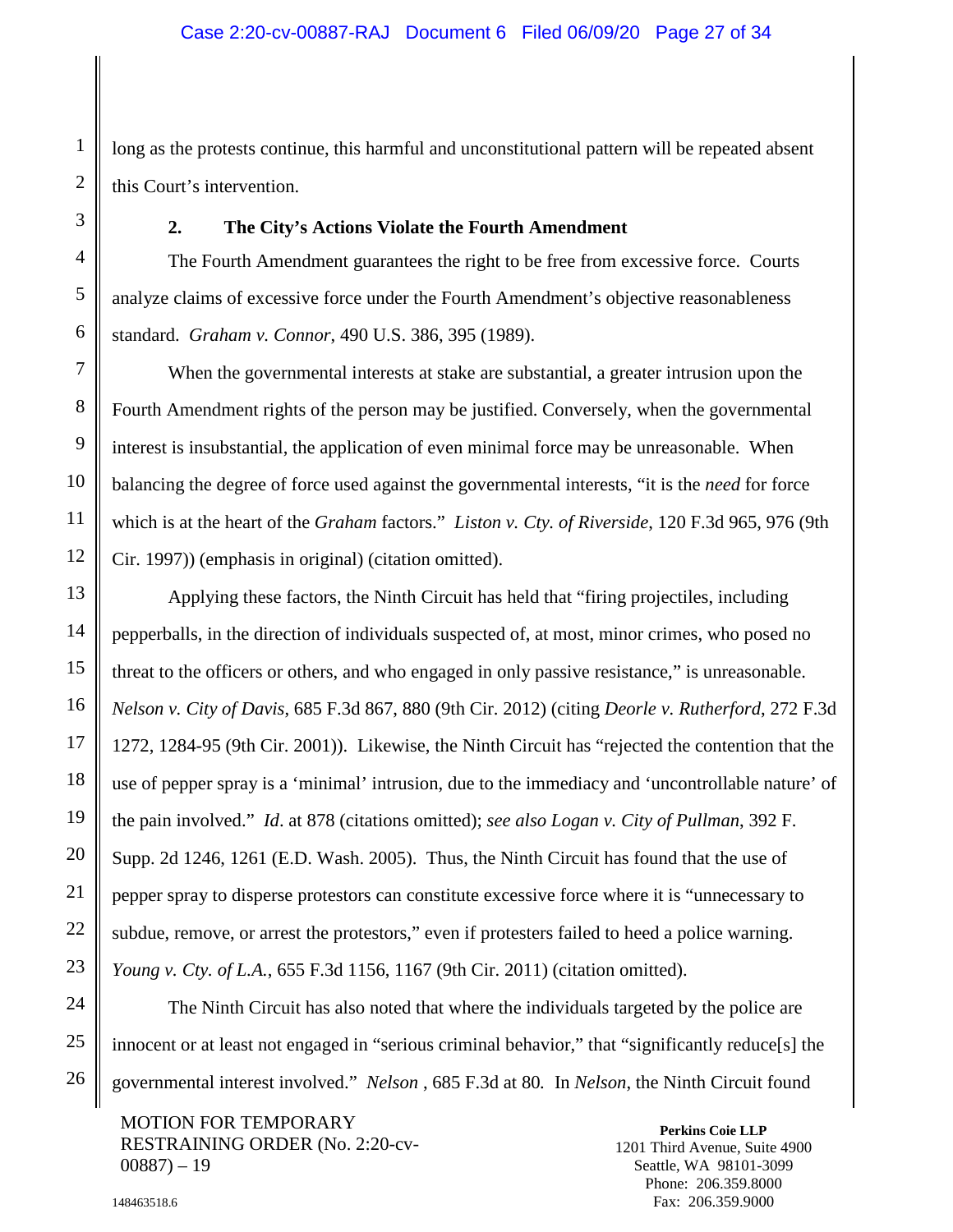## Case 2:20-cv-00887-RAJ Document 6 Filed 06/09/20 Page 28 of 34

that "[a]lthough the officers encountered individuals at various points . . . who threw bottles or other debris at them," that did not justify the use of force against Plaintiff or others around him when the officers "did not see anyone in [Plaintiff's] group throwing bottlers or engaging in any other threatening or dangerous behavior." *Id.* The Ninth Circuit held that even if the officers had issued orders to disperse and the plaintiff did not comply immediately, the failure to comply "could only rise to the level of passive resistance," which the Ninth Circuit has held "neither rises to the level of active resistance nor justifies the application of a non-trivial amount of force." *Id.* at 881; *see also Young*, 655 F.3d at 1165-66.

Here, videos of SPD's conduct and eye-witness accounts reveal the unreasonableness of the City's conduct. The police in these videos are not responding to any immediate threat or public safety need, but instead resorting to extreme tactics for no legitimate reason. Salisbury Decl. ¶ 3 (2:40-4:40); Kyashna-tochá Decl. ¶¶ 5-7("[W]e were still non-violent and police officers continued to avoid eye contact. I did not hear them issue any warnings, and they did not have any masks. But seemingly without any provocation, the police officers began pepper spraying me and other protestors at the barricade."); Ekenezar Decl. ¶ 11 (recorded SPD gassing a young girl on May 30 in downtown Seattle); *id.* ¶¶ 12-22 (I "was shocked" during SPD's June 6 use of excessive force. "The light and sound emitted from weapons the SPD was using made me feel like I was back in Afghanistan again.").

Video evidence demonstrates that SPD responded with extreme tactics to situations that undeniably did not warrant such force, including a dispute over a protestor's umbrella, Salisbury Decl. ¶ 3 (2:40-4:40), and protestors dancing around a truck, Graham Decl. ¶ 6. A law enforcement officer working with SPD prepared his fellow officers by saying: "Don't kill them, but hit them hard."<sup>[26](#page-27-1)</sup>

MOTION FOR TEMPORARY RESTRAINING ORDER (No. 2:20-cv- $00887 - 20$ 

**Perkins Coie LLP** 1201 Third Avenue, Suite 4900 Seattle, WA 98101-3099 Phone: 206.359.8000 Fax: 206.359.9000

<span id="page-27-1"></span><span id="page-27-0"></span> <sup>26</sup> Jim Brunner & Christine Clarridge, *Washington State Patrol apologizes for officer's 'Don't kill them, but hit them hard' instruction regarding Seattle protesters*, Seattle Times (June 3, 2020, 8:40 AM, updated June 3, 2020, 5:30 PM), https://www.seattletimes.com/seattle-news/washington-state-patrol-apologizes-after-officer-tellshis-team-dont-kill-them-but-hit-them-hard-in-reference-to-seattle-protesters/ (with embedded video).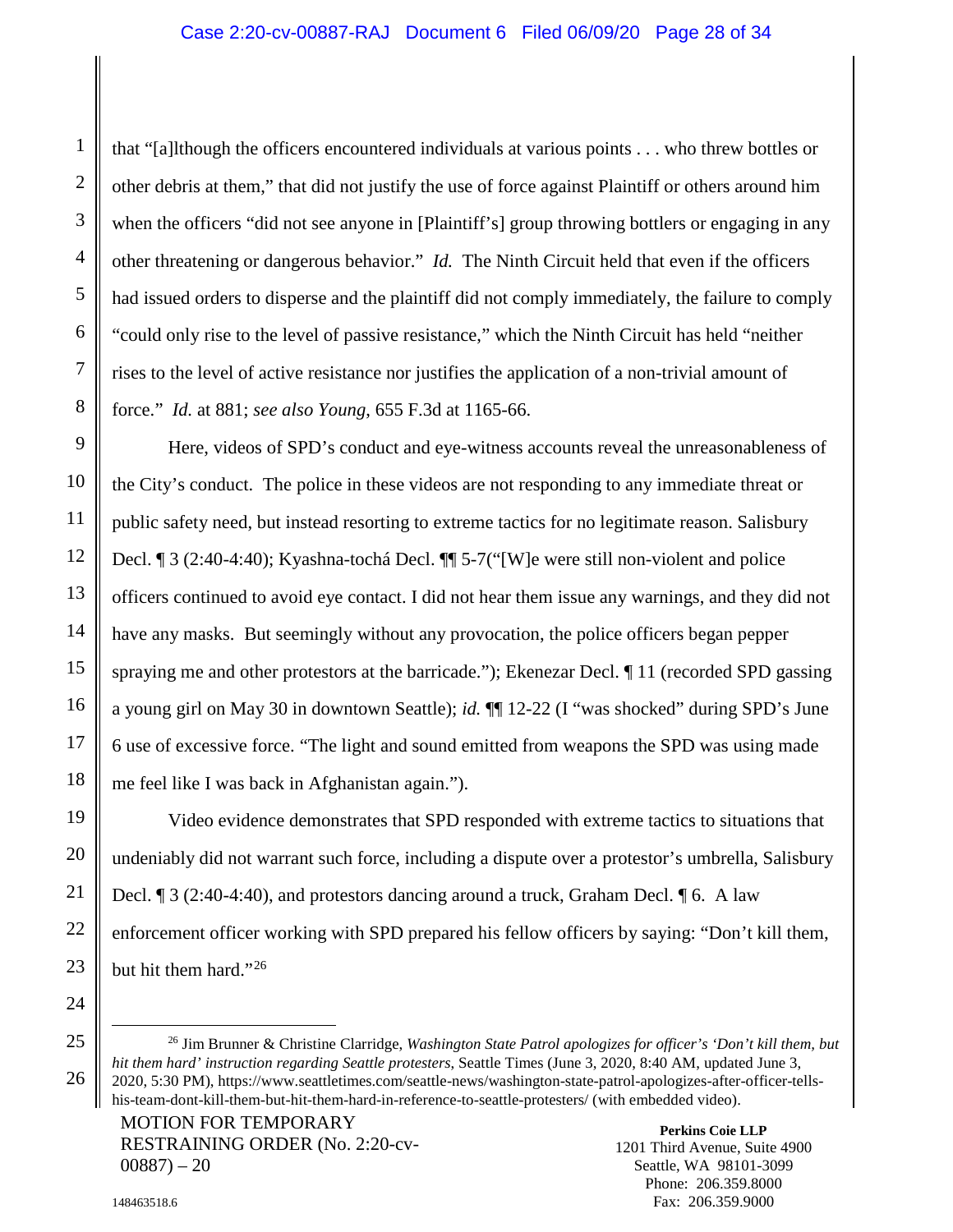<span id="page-28-5"></span><span id="page-28-4"></span>These weapons cause far greater harm and trauma than can be justified by the gravity of any threat posed by individual demonstrators during recent protests. *See Young*, 655 F.3d at 1162; *see also* Facts About Riot Control Agents Interim Document, Centers for Disease Control and Prevention, https://emergency.cdc.gov/agent/riotcontrol/factsheet.asp. In addition, the pepper spray and tear gas are known to cause coughing and spitting, increasing the risk of spreading COVID-19 among the protestors. *See* Daniell Decl. ¶¶ 20, 28, 53-54, 57*.* The concern about the impact of the use of chemical agents on protesters during this pandemic led over 2,000 health professionals, led by doctors at the University of Washington, to sign a petition calling attention to these dangers. $27$ 

These facts all show that Plaintiffs have proven a likelihood of success on their Fourth Amendment claim.

# <span id="page-28-0"></span>**C. Plaintiffs Will Suffer Irreparable Harm Unless the Court Grants Their Motion**

<span id="page-28-3"></span><span id="page-28-1"></span>Peaceful protests in Seattle, the surrounding areas, and across the country continue, and more peaceful protests are planned throughout the week and beyond. Plaintiffs will suffer immediate and irreparable injury if the City is permitted to continue to violate their civil rights. "The loss of First Amendment freedoms, for even minimal periods of time, unquestionably constitutes irreparable injury.'" *Associated Press v. Otter*, 682 F.3d 821, 826 (9th Cir. 2012) (quoting *Elrod v. Burns*, 427 U.S. 347, 373 (1976)); *Warsoldier v. Woodford*, 418 F.3d 989, 1001 (9th Cir. 2005) (A "colorable First Amendment claim" is "irreparable injury sufficient to merit the grant of relief.") (internal quotation marks omitted). Because constitutional violations can often not be adequately remedied through damages, the Ninth Circuit does "not require a strong showing of irreparable harm for constitutional injuries." *Cuviello v. City of Vallejo*, 944 F.3d 816, 833 (9th Cir. 2019).

1

2

3

4

5

6

7

8

9

10

11

12

13

14

15

16

RESTRAINING ORDER (No. 2:20-cv- $00887 - 21$ 

<span id="page-28-7"></span><span id="page-28-6"></span><span id="page-28-2"></span> $27$  Open letter advocating for an anti-racist public health response to demonstrations against systemic injustice occurring during the COVID-19 pandemic, available at

MOTION FOR TEMPORARY https://drive.google.com/file/d/1Jyfn4Wd2i6bRi12ePghMHtX3ys1b7K1A/view (last visited June 7, 2020).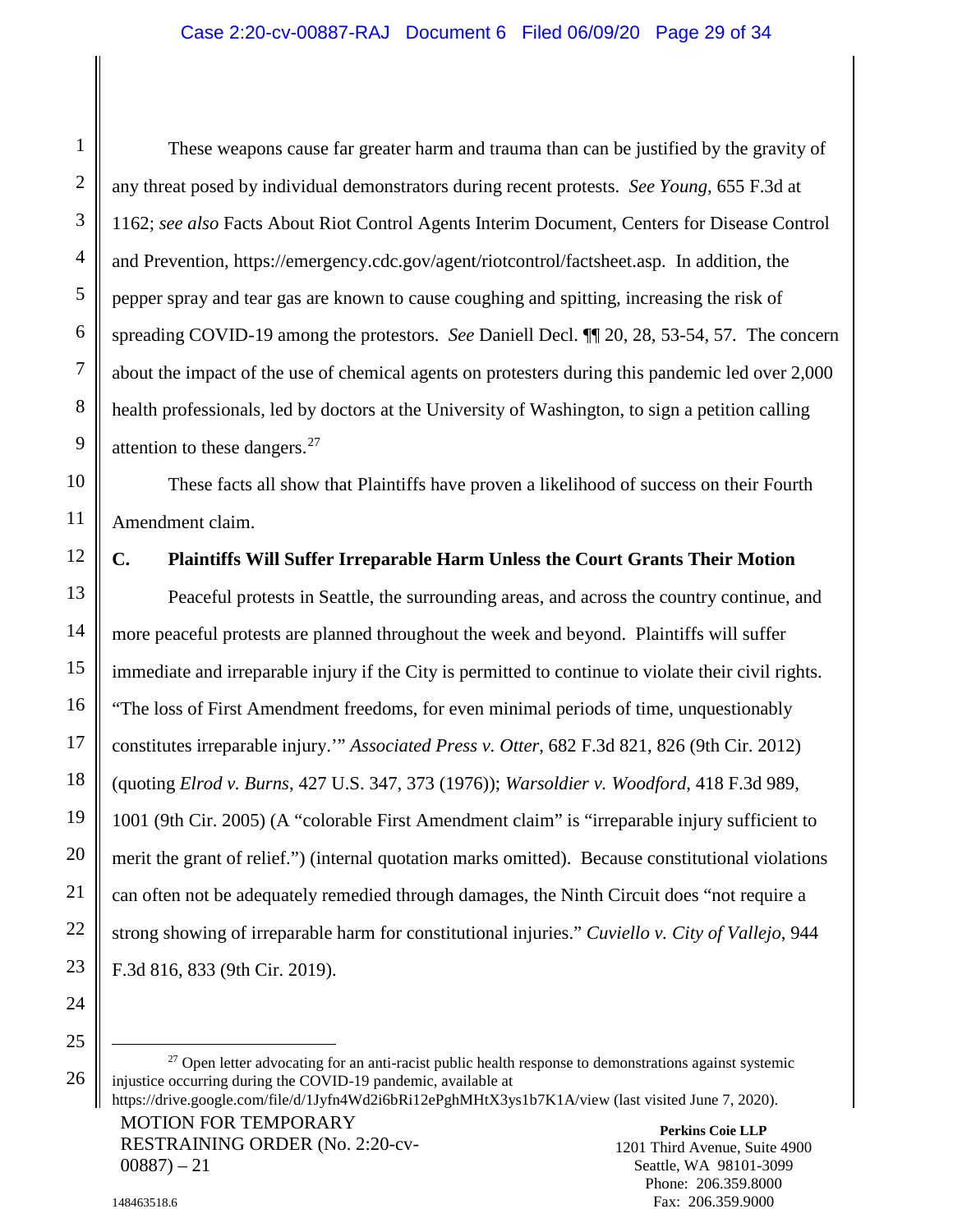# Case 2:20-cv-00887-RAJ Document 6 Filed 06/09/20 Page 30 of 34

Irreparable injury has already occurred in the streets of Seattle through interrupted speech, suppressed speech, deterred speech, and both physical and emotional injury caused by excessive force by SPD on peaceful protestors. Peaceful protestors are leaving Seattle demonstrations out of fear for their personal safety and for the physical injuries sustained at the hands of SPD in exercising their First Amendment rights. Graham Decl. ¶¶ 9,16; Woldeab Decl. ¶ 7. Worse, and demonstrating the need for a TRO, others are afraid to exercise their First Amendment rights and peacefully demonstrate out of fear of SPD's use of excessive force. Declaration of Elliot Grace Harvey ("Harvey Decl.") ¶¶ 2-3; Sakamoto Decl. ¶¶ 3-5; Lachman Decl. ¶ 3.

While Defendants' actions against peaceful protesters on Seattle streets would constitute irreparable harm even under normal circumstances, these times are anything but normal. Seattle and communities across the globe are battling COVID-19, a novel respiratory illness. The use of tear gas and pepper spray has the potential for severe consequences in light of COVID-19. Daniell Decl. ¶¶ 20, 28, 53-54, 57. Exposure to tear gas and pepper spray cause coughing, eye watering, and throat and nose. *Id*.  $\P$  20, 28. These bodily reactions in turn make people more susceptible to COVID-19. *Id.* ¶¶ 54, 57. Indeed, Public Health-Seattle & King County specifically oppose "the use of tear gas & other respiratory irritants based on the potential to increase COVID-19 spread."[28](#page-29-1)

The so-called temporary "ban" on using tear gas by SPD announced by Mayor Durkan and Chief Best is insufficient to prevent further constitutional violations against peaceful protestors for several reasons. First, the "ban" is not mandatory or comprehensive; it is a guideline that has already been breached without warrant or apparent consequences. Second, the "ban" can be reversed at any time. Third, the "ban" only addresses tear gas, but not other weapons employed by SPD such as pepper spray and flash-bang grenades. And fourth, the "ban"

MOTION FOR TEMPORARY RESTRAINING ORDER (No. 2:20-cv- $00887 - 22$ 

<span id="page-29-1"></span><sup>25</sup>

<span id="page-29-0"></span> <sup>28</sup> Alex Bartick, *Mayor Durkan Announces Temporary Ban on the Use of Tear Gas by SPD at Demonstrations*, KOMO News (June 5, 2020) (quoting Dr. Jeffrey Duchin of Public Health, Seattle and King County).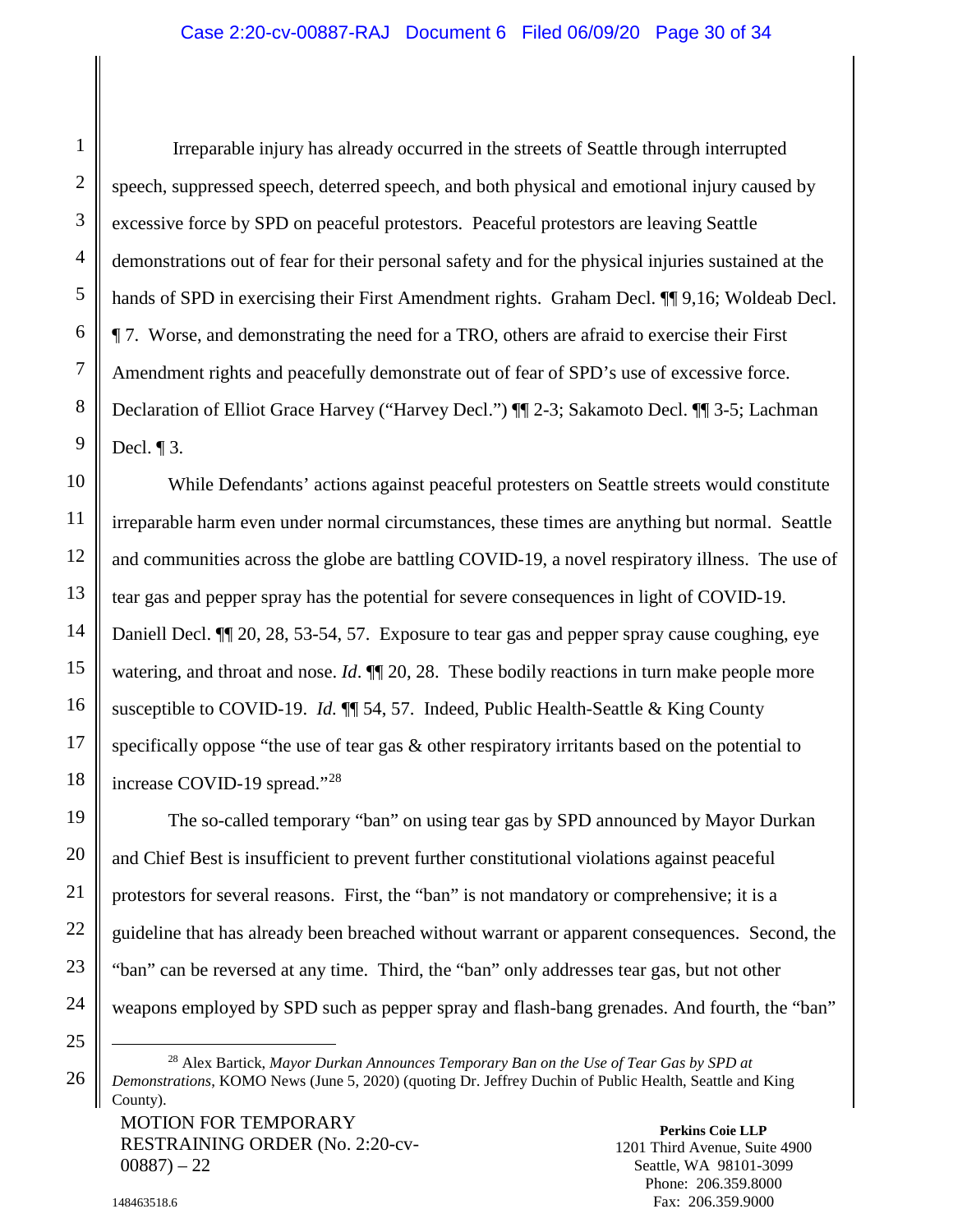### Case 2:20-cv-00887-RAJ Document 6 Filed 06/09/20 Page 31 of 34

did not prevent the constitutional violations that occurred at the intersection of 11th and Pine in Capitol Hill. Multiple videos and eye-witness accounts confirm SPD used pepper spray and flash-bang grenades against peaceful protestors. *See, e.g*., Salisbury Decl. ¶ 3; Woldeab Decl. ¶ 2; Ekenezar Decl. ¶ 4; Graham Decl. ¶¶ 2, 6; Kyashna-tochá Decl. ¶ 5. Finally, the City has already broken its own so-called ban, using tear gas against protesters on Capitol Hill early Monday morning. The "temporary ban" on tear gas apparently lasted only two days.

<span id="page-30-2"></span>These injuries to Plaintiffs' constitutional rights "unquestionably constitute[] irreparable injury." *See Otter*, 682 F.3d at 826.

## <span id="page-30-0"></span>**D. The Balance of Equities and Public Interest Weigh in Favor of an Injunction**

<span id="page-30-4"></span>The Court "must balance the competing claims of injury and must consider the effect on each party of the granting or withholding of the requested relief." *Winter*, 555 U.S. at 24. Since this case involves a government actor, the balance of equities factor merges with the fourth factor, public interest. *Drakes Bay Oyster Co. v. Jewell*, 747 F.3d 1073, 1092 (9th Cir. 2014). This balance tilts sharply in Plaintiffs' favor because the balance of equities and public interest always favor "prevent[ing] the violation of a party's constitutional rights." *Melendres*, 695 F.3d at 1002 (internal quotation marks omitted). "The fact that [Plaintiffs] have raised serious First Amendment questions compels a finding that . . . the balance of hardships tips sharply in [Plaintiffs'] favor." *Cmty. House, Inc. v. City of Boise*, 490 F.3d 1041, 1059 (9th Cir. 2007) (internal quotation marks omitted). Indeed, "it is always in the public interest to prevent the violation of a party's constitutional rights." *Am. Beverage Ass'n v. City & Cty. of S.F.*, 916 F.3d 749, 758 (9th Cir. 2019) (quoting *Melendres*, 695 F.3d at 1002 (internal quotation marks omitted)).

<span id="page-30-3"></span>Plaintiffs have shown irreparable and concrete harm because SPD's actions block their ability to exercise their First Amendments rights, and violate their Fourth Amendment freedom from excessive force. By contrast, the relief Plaintiffs seek does little, if any, harm to the City,

MOTION FOR TEMPORARY RESTRAINING ORDER (No. 2:20-cv- $00887 - 23$ 

<span id="page-30-5"></span><span id="page-30-1"></span>**Perkins Coie LLP** 1201 Third Avenue, Suite 4900 Seattle, WA 98101-3099 Phone: 206.359.8000 Fax: 206.359.9000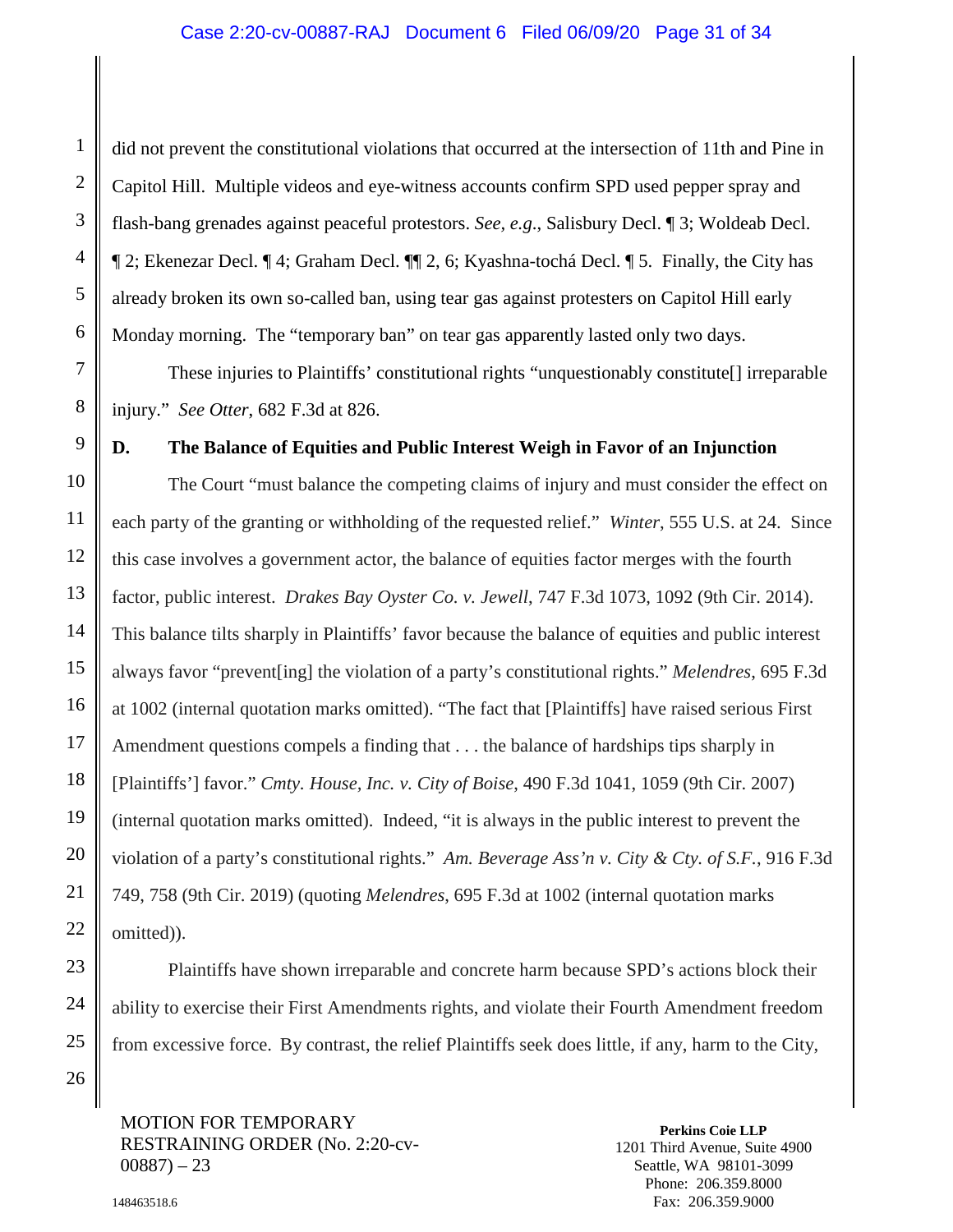which can and should pursue less restrictive and more narrowly tailored tactics. Indeed, Seattle's Mayor recently conceded that the SPD has crossed the line:

> Use of force must be rare, it must be necessary and it must be proportional. Like everybody in our community, we know that was not the case, not only this week but in cases before. I know that safety was shattered for many by the images, sound and gas more fitting of a war zone, and for that, I'm sorry.<sup>[29](#page-31-4)</sup>

The Mayor's apology is significant because it acknowledges that SPD has overreacted

and concedes that SPD has more proportionate tactics that it can use to prevent violence,

safeguard property, and maintain order.

And finally, health experts have made clear that the use of chemical sprays—such as the tear gas and OC spray that the SPD has indiscriminately used against peaceful demonstrators poses a significant risk of spreading COVID-19. Daniell Decl. ¶ 53. In fact, Dr. Jeffrey Duchin, the head of King County Public Health, has denounced the use of "respiratory irritants" like tear gas as a crowd control method because of the "potential to increase COVID-19 spread.<sup>30</sup> Granting this temporary restraining order is undeniably in the public's interest.<sup>[31](#page-31-6)</sup>

# **IV. CONCLUSION**

<span id="page-31-0"></span>Plaintiffs respectfully request that the Court grant their request for preliminary relief, and immediately enjoin the City from targeting peaceful protesters with blast balls, and canisters of tear gas and pepper spray.

<span id="page-31-4"></span><span id="page-31-3"></span> 29 Transcript: Mayor Durkan's Remarks at Sunday, June 7 Press Conference, June 7, 2020, https://durkan.seattle.gov/2020/06/transcript-mayor-durkans-remarks-at-sunday-june-7-press-conference/ <sup>30</sup> Alex Bartick, *Mayor Durkan Announces Temporary Ban on the Use of Tear Gas by SPD at Demonstrations*, KOMO News (June 5, 2020) (quoting Dr. Jeffrey Duchin of Public Health, Seattle and King

<span id="page-31-6"></span><span id="page-31-5"></span> $31$  Plaintiffs also request that the Court conclude no bond is necessary in connection with the TRO. Where, as here, "there is no realistic likelihood of harm to the defendant from enjoining [its] conduct," the court "may dispense with the filing of a bond." *Jorgensen v. Cassiday*, 320 F.3d 906, 919 (9th Cir. 2003).

# <span id="page-31-1"></span>MOTION FOR TEMPORARY RESTRAINING ORDER (No. 2:20-cv- $00887 - 24$

<span id="page-31-2"></span>County).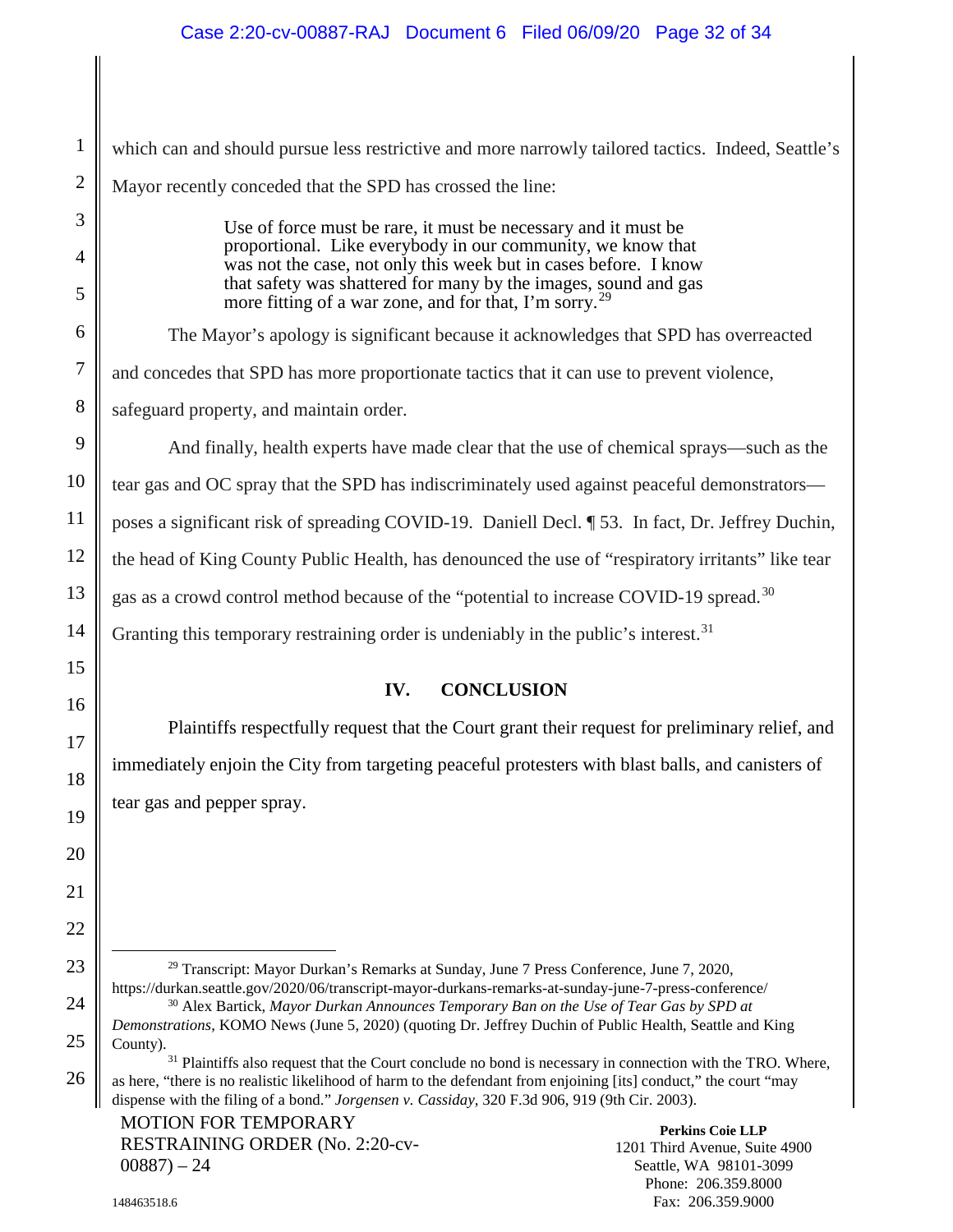David A. Perez, WSBA No. 43959

DATED: June 9, 2020 By: s/ David A. Perez

1

2

3

4

5

6

7

8

9

10

11

12

13

14

15

16

17

18

19

20

21

22

23

24

25

26

| s/ Joseph M. McMillan<br>Joseph M. McMillan, WSBA No. 26527<br>s/ Mallory Gitt Webster<br>Mallory Gitt Webster, WSBA No. 50025<br>s/ Carolyn Gilbert<br>Carolyn Gilbert, WSBA No. 51285<br>s/ Nitika Arora<br>Nitika Arora, WSBA No. 54084<br>s/ Heath Hyatt<br>Heath Hyatt, WSBA No. 54141<br>s/ Paige L. Whidbee<br>Paige L. Whidbee, WSBA No. 55072                                    |
|-------------------------------------------------------------------------------------------------------------------------------------------------------------------------------------------------------------------------------------------------------------------------------------------------------------------------------------------------------------------------------------------|
| <b>Perkins Coie LLP</b><br>1201 Third Avenue, Suite 4900<br>Seattle, WA 98101-3099<br>Telephone: 206.359.8000<br>Fax: 206.359.9000<br>E-mail: DPerez@perkinscoie.com<br>E-mail: JMcMillan@perkinscoie.com<br>E-mail: MWebster@perkinscoie.com<br>E-mail: CGilbert@perkinscoie.com<br>E-mail: NArora@perkinscoie.com<br>E-mail: HHyatt@perkinscoie.com<br>E-mail: PWhidbee@perkinscoie.com |
| By: s/ Molly Tack-Hooper<br>Molly Tack-Hooper, WSBA No. 56356<br>s/ Nancy L. Talner<br>Nancy L. Talner, WSBA No. 11196<br>s/ Lisa Nowlin<br>Lisa Nowlin, WSBA No. 51512<br>s/ Breanne Schuster<br>Breanne Schuster, WSBA No. 49993<br><u>s/ John Midgley</u><br>John Midgley, WSBA No. 6511                                                                                               |
| <b>American Civil Liberties Union of</b><br><b>Washington Foundation</b>                                                                                                                                                                                                                                                                                                                  |

 P.O. Box 2728 Seattle, WA 98111 Telephone: (206) 624-2184 E-mail: mtackhooper@aclu-wa.org E-mail: talner@aclu-wa.org<br>E-mail: lnowlin@aclu-wa.org E-mail: bschuster@aclu-wa.org

MOTION FOR TEMPORARY RESTRAINING ORDER (No. 2:20-cv- $00887 - 25$